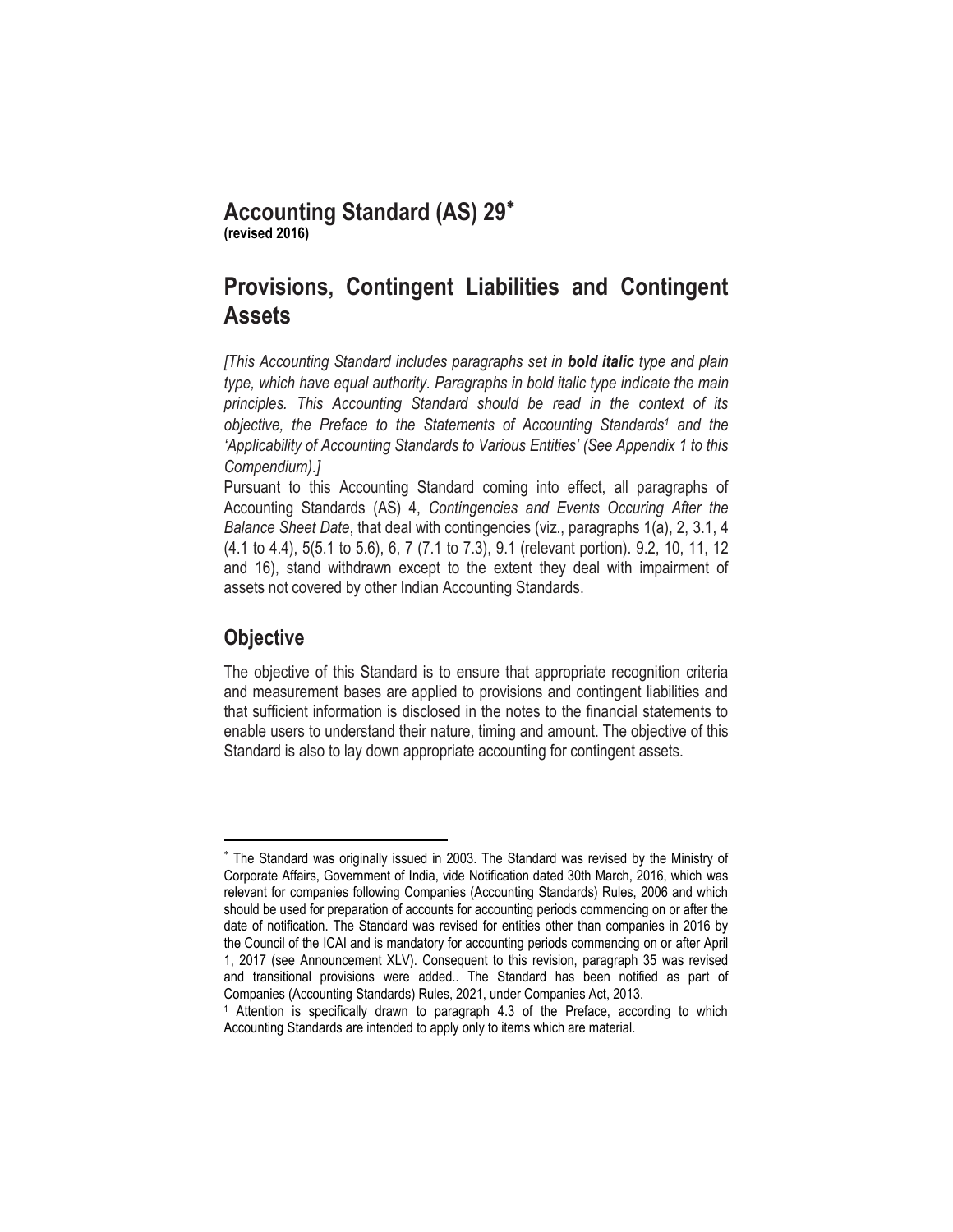#### **Scope**

1

*1. This Standard should be applied in accounting for provisions and contingent liabilities and in dealing with contingent assets, except:*

- *(a) those resulting from financial instruments<sup>2</sup> that are carried at fair value;*
- *(b) those resulting from executory contracts, except where the contract is onerous;*

#### *Explanation:*

- *(i) An 'onerous contract' is a contract in which the unavoidable costs of meeting the obligations under the contract exceed the economic benefits expected to be received under it. Thus, for a contract to qualify as an onerous contract, the unavoidable costs of meeting the obligation under the contract should exceed the economic benefits expected to be received under it. The unavoidable costs under a contract reflect the least net cost of*  exiting from the contract, which is the lower of the cost of *fulfilling it and any compensation or penalties arising from failure to fulfill it.*
- *(ii) If an enterprise has a contract that is onerous, the present obligation under the contract is recognised and measured as a provision as per this Standard.*

*The application of the above explanation is illustrated in Illustration 10 of Illustration C attached to the Standard.*

- *(c) those arising in insurance enterprises from contracts with policyholders; and*
- *(d) those covered by another Accounting Standard.*

<sup>2</sup> For the purpose of this Standard, the term 'financial instruments' shall have the same meaning as in Accounting Standard (AS) 20, *Earnings Per Share.*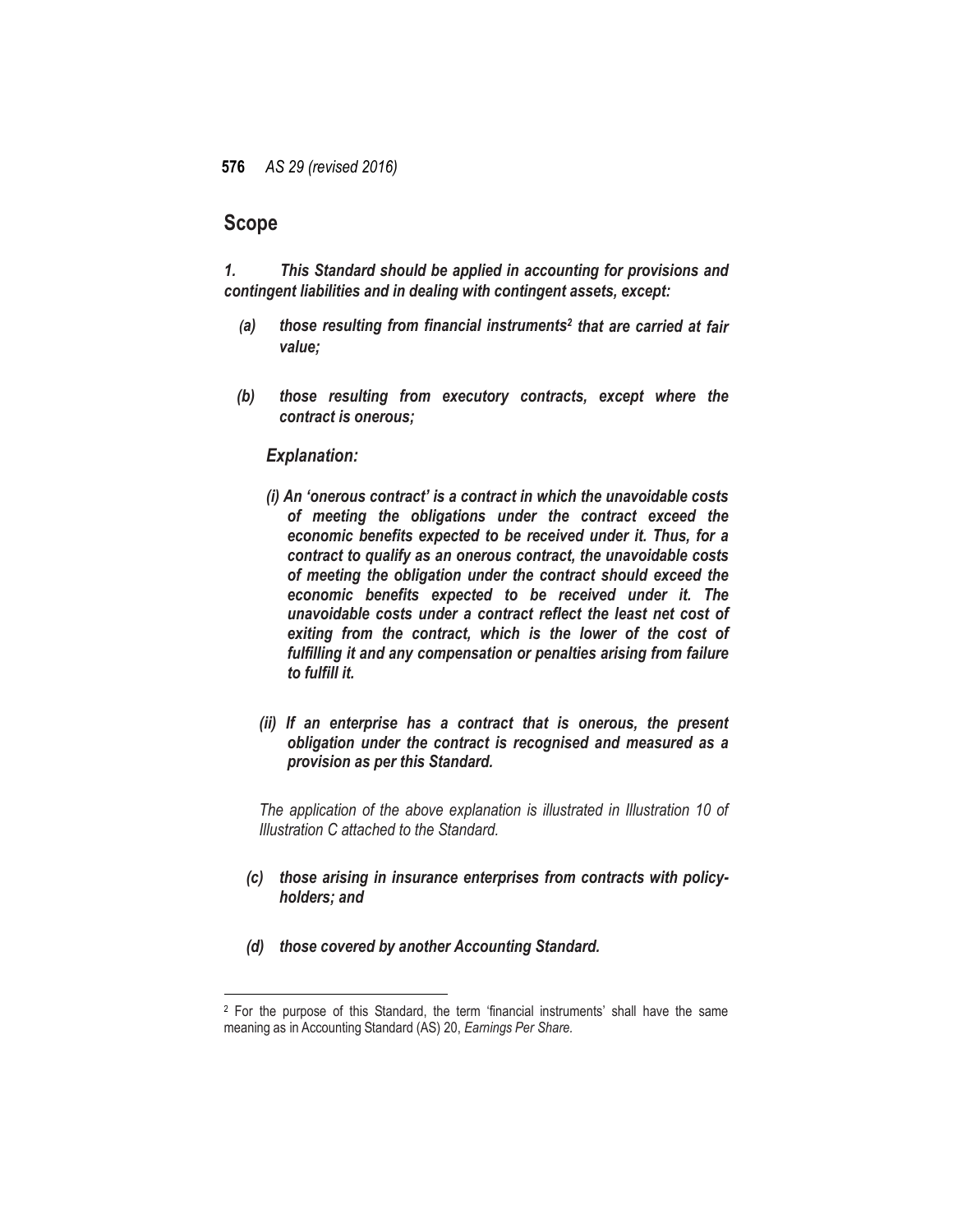2. This Standard applies to financial instruments (including guarantees) that are not carried at fair value.

3. Executory contracts are contracts under which neither party has performed any of its obligations or both parties have partially performed their obligations to an equal extent. This Standard does not apply to executory contracts unless they are onerous.

4. This Standard applies to provisions, contingent liabilities and contingent assets of insurance enterprises other than those arising from contracts with policy-holders.

5. Where another Accounting Standard deals with a specific type of provision, contingent liability or contingent asset, an enterprise applies that Standard instead of this Standard. For example, certain types of provisions are also addressed in Accounting Standards on:

- (a) construction contracts (see AS 7, *Construction Contracts*);
- (b) taxes on income (see AS 22, *Accounting for Taxes on Income*);
- (c) leases (see AS 19, *Leases*). However, as AS 19 contains no specific requirements to deal with operating leases that have become onerous, this Standard applies to such cases; and
- (d) Employee benefits (see AS 15, *Employee Benefits*).

6. Some amounts treated as provisions may relate to the recognition of revenue, for example where an enterprise gives guarantees in exchange for a fee. This Standard does not address the recognition of revenue. AS 9, *Revenue Recognition*, identifies the circumstances in which revenue is recognised and provides practical guidance on the application of the recognition criteria. This Standard does not change the requirements of AS 9.

7. This Standard defines provisions as liabilities which can be measured only by using a substantial degree of estimation. The term 'provision' is also used in the context of items such as depreciation, impairment of assets and doubtful debts: these are adjustments to the carrying amounts of assets and are not addressed in this Standard.

8. Other Accounting Standards specify whether expenditures are treated as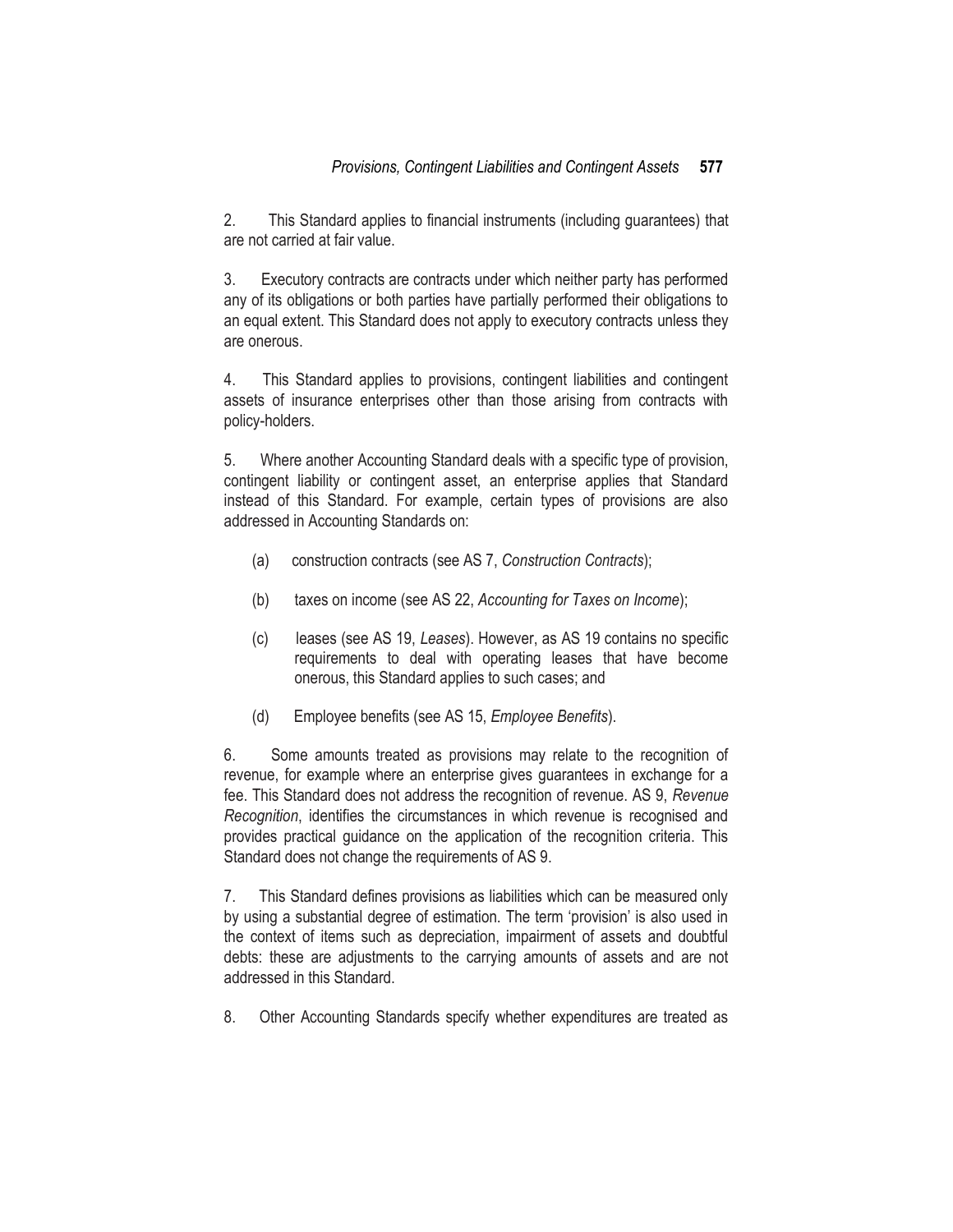assets or as expenses. These issues are not addressed in this Standard. Accordingly, this Standard neither prohibits nor requires capitalisation of the costs recognised when a provision is made.

9. This Standard applies to provisions for restructuring (including discontinuing operations). Where a restructuring meets the definition of a discontinuing operation, additional disclosures are required by AS 24, *Discontinuing Operations.*

### **Definitions**

*10. The following terms are used in this Standard with the meanings specified:*

*10.1 A provision is a liability which can be measured only by using a substantial degree of estimation.*

*10.2 A liability is a present obligation of the enterprise arising from past events, the settlement of which is expected to result in an outflow from the enterprise of resources embodying economic benefits.*

*10.3 An obligating event is an event that creates an obligation that results in an enterprise having no realistic alternative to settling that obligation.*

*10.4 A contingent liability is:*

- *(a) a possible obligation that arises from past events and the existence of which will be confirmed only by the occurrence or nonoccurrence of one or more uncertain future events not wholly within the control of the enterprise; or*
- *(b) a present obligation that arises from past events but is not recognised because:*
	- *(i) it is not probable that an outflow of resources embodying economic benefits will be required to settle the obligation; or*
	- *(ii) a reliable estimate of the amount of the obligation cannot be made.*

*10.5 A contingent asset is a possible asset that arises from past events the*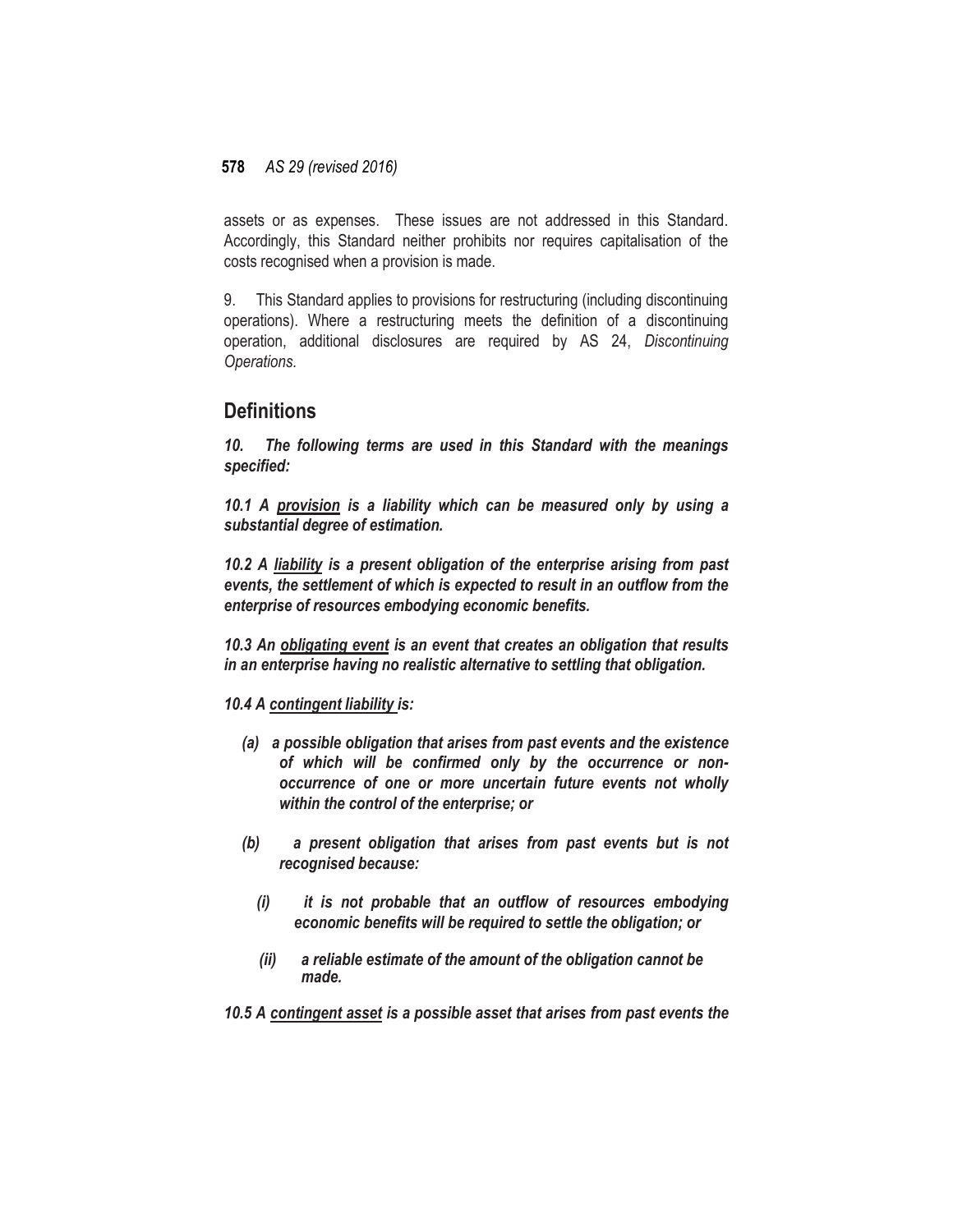*existence of which will be confirmed only by the occurrence or nonoccurrence of one or more uncertain future events not wholly within the control of the enterprise.*

*10.6 Present obligation - an obligation is a present obligation if, based on the evidence available, its existence at the balance sheet date is considered probable, i.e., more likely than not.*

*10.7 Possible obligation - an obligation is a possible obligation if, based on the evidence available, its existence at the balance sheet date is considered not probable.*

*10.8 A restructuring is a programme that is planned and controlled by management, and materially changes either:*

- *(a) the scope of a business undertaken by an enterprise; or*
- *(b) the manner in which that business is conducted.*

11. An obligation is a duty or responsibility to act or perform in a certain way. Obligations may be legally enforceable as a consequence of a binding contract or statutory requirement. Obligations also arise from normal business practice, custom and a desire to maintain good business relations or act in an equitable manner.

12. Provisions can be distinguished from other liabilities such as trade payables and accruals because in the measurement of provisions substantial degree of estimation is involved with regard to the future expenditure required in settlement. By contrast:

- (a) trade payables are liabilities to pay for goods or services that have been received or supplied and have been invoiced or formally agreed with the supplier; and
- (b) accruals are liabilities to pay for goods or services that have been received or supplied but have not been paid, invoiced or formally agreed with the supplier, including amounts due to employees. Although it is sometimes necessary to estimate the amount of accruals, the degree of estimation is generally much less than that for provisions.
- 13. In this Standard, the term 'contingent' is used for liabilities and assets that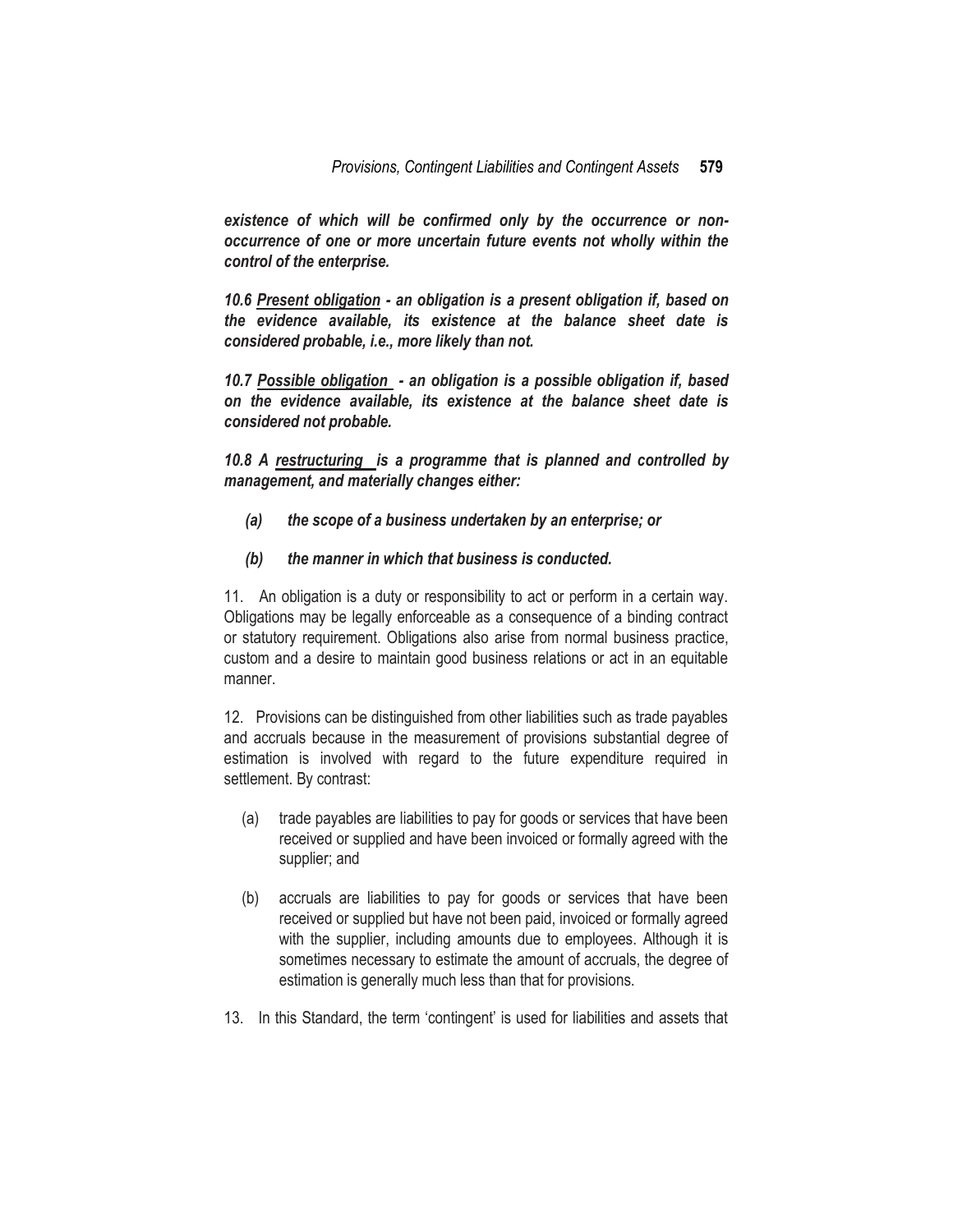are not recognised because their existence will be confirmed only by the occurrence or non-occurrence of one or more uncertain future events not wholly within the control of the enterprise. In addition, the term 'contingent liability' is used for liabilities that do not meet the recognition criteria.

# **Recognition**

## **Provisions**

*14. A provision should be recognised when:*

- *(a) an enterprise has a present obligation as a result of a past event;*
- *(b) it is probable that an outflow of resources embodying economic benefits will be required to settle the obligation; and*
- *(c) a reliable estimate can be made of the amount of the obligation. If these conditions are not met, no provision should be recognised.*

#### **Present Obligation**

15. In almost all cases it will be clear whether a past event has given rise to a present obligation. In rare cases, for example in a lawsuit, it may be disputed either whether certain events have occurred or whether those events result in a present obligation. In such a case, an enterprise determines whether a present obligation exists at the balance sheet date by taking account of all available evidence, including, for example, the opinion of experts. The evidence considered includes any additional evidence provided by events after the balance sheet date. On the basis of such evidence:

- (a) where it is more likely than not that a present obligation exists at the balance sheet date, the enterprise recognises a provision (if the recognition criteria are met); and
- (b) where it is more likely that no present obligation exists at the balance sheet date, the enterprise discloses a contingent liability, unless the possibility of an outflow of resources embodying economic benefits is remote (see paragraph 68).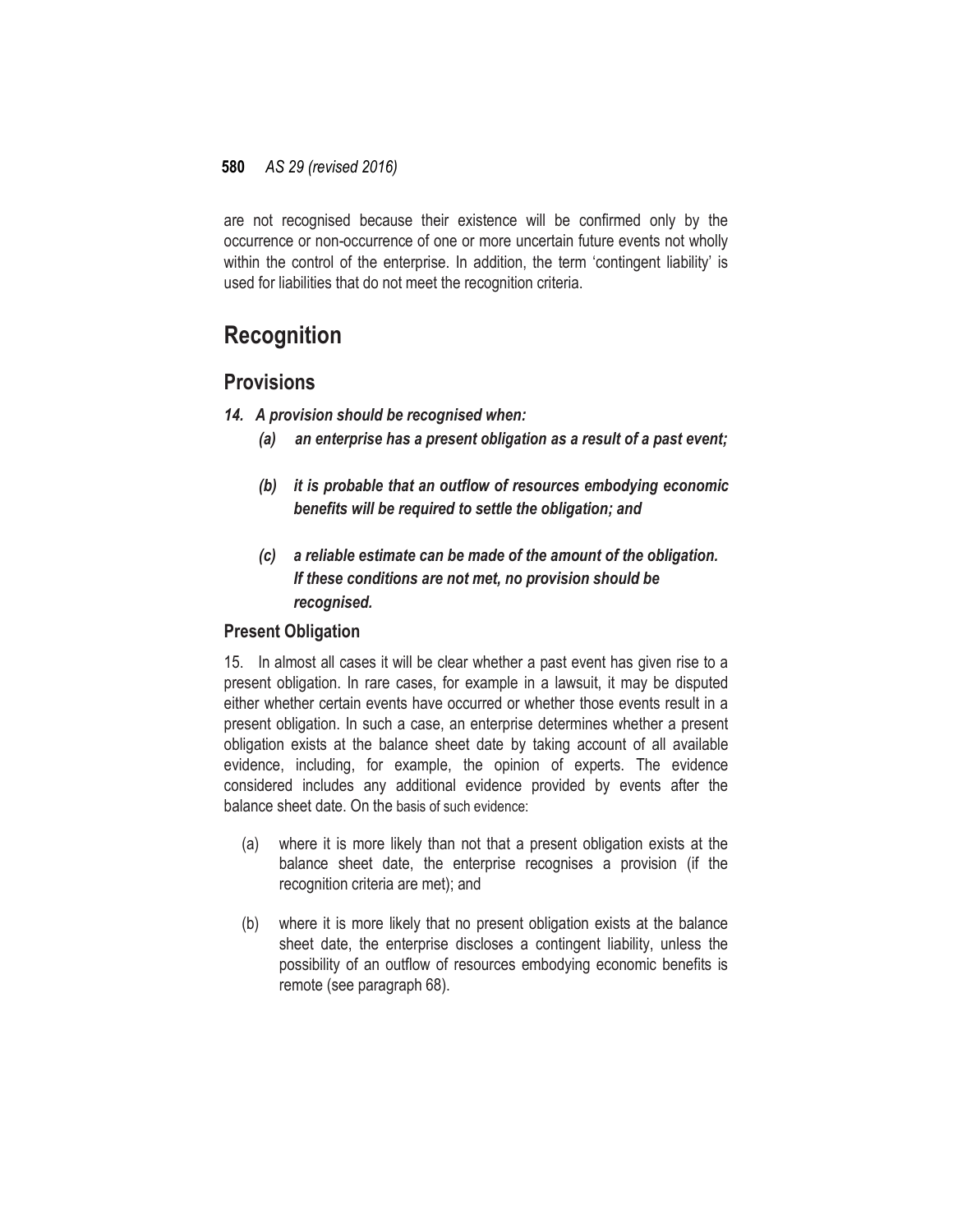#### **Past Event**

16. A past event that leads to a present obligation is called an obligating event. For an event to be an obligating event, it is necessary that the enterprise has no realistic alternative to settling the obligation created by the event.

17. Financial statements deal with the financial position of an enterprise at the end of its reporting period and not its possible position in the future. Therefore, no provision is recognised for costs that need to be incurred to operate in the future. The only liabilities recognised in an enterprise's balance sheet are those that exist at the balance sheet date.

18. It is only those obligations arising from past events existing independently of an enterprise's future actions (i.e. the future conduct of its business) that are recognised as provisions. Examples of such obligations are penalties or clean-up costs for unlawful environmental damage, both of which would lead to an outflow of resources embodying economic benefits in settlement regardless of the future actions of the enterprise. Similarly, an enterprise recognises a provision for the decommissioning costs of an oil installation to the extent that the enterprise is obliged to rectify damage already caused. In contrast, because of commercial pressures or legal requirements, an enterprise may intend or need to carry out expenditure to operate in a particular way in the future (for example, by fitting smoke filters in a certain type of factory). Because the enterprise can avoid the future expenditure by its future actions, for example by changing its method of operation, it has no present obligation for that future expenditure and no provision is recognised.

19. An obligation always involves another party to whom the obligation is owed. It is not necessary, however, to know the identity of the party to whom the obligation is owed – indeed the obligation may be to the public at large.

20. An event that does not give rise to an obligation immediately may do so at a later date, because of changes in the law. For example, when environmental damage is caused there may be no obligation to remedy the consequences. However, the causing of the damage will become an obligating event when a new law requires the existing damage to be rectified.

21. Where details of a proposed new law have yet to be finalised, an obligation arises only when the legislation is virtually certain to be enacted. Differences in circumstances surrounding enactment usually make it impossible to specify a single event that would make the enactment of a law virtually certain. In many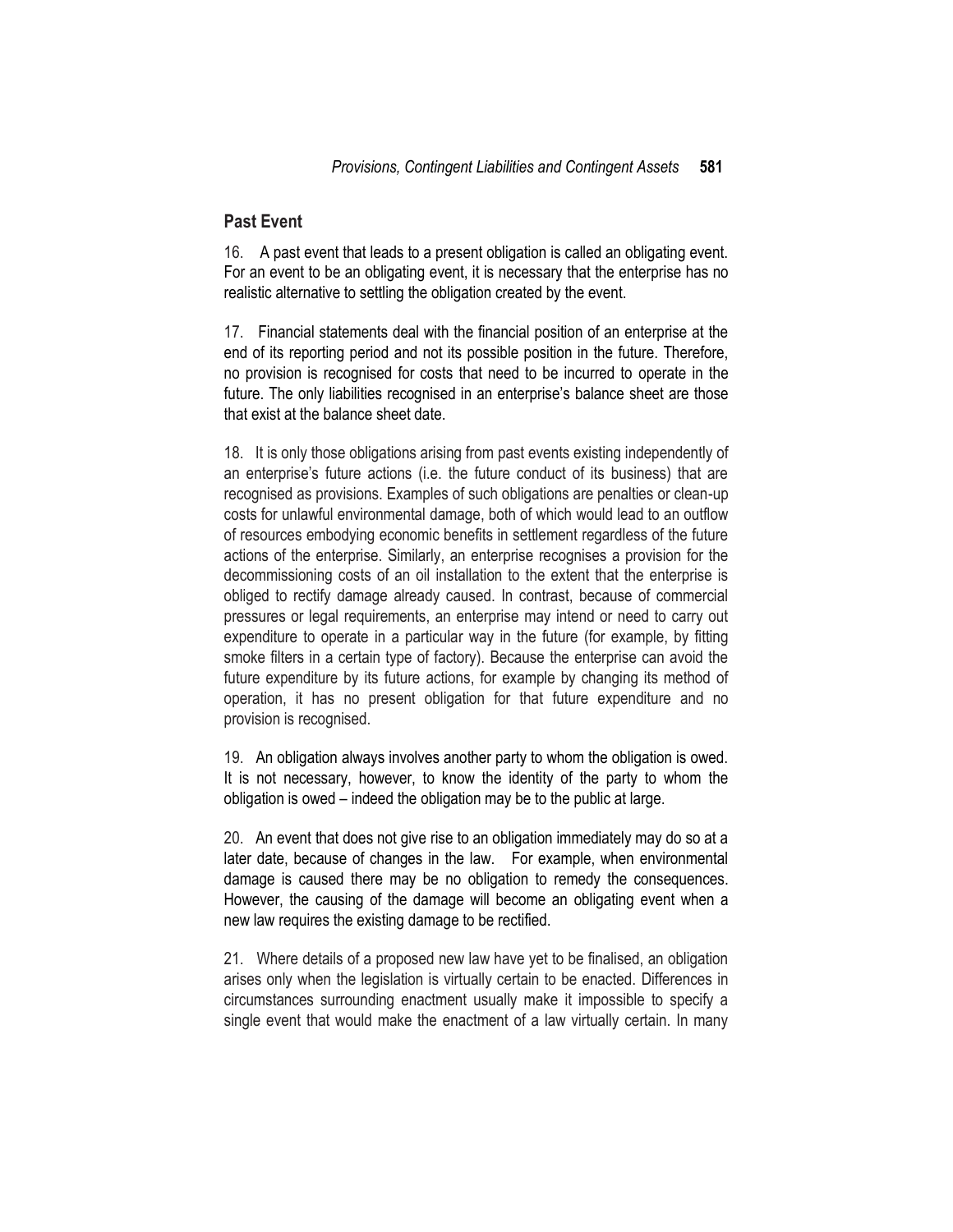cases it will be impossible to be virtually certain of the enactment of a law until it is enacted.

#### **Probable Outflow of Resources Embodying Economic Benefits**

22. For a liability to qualify for recognition there must be not only a present obligation but also the probability of an outflow of resources embodying economic benefits to settle that obligation. For the purpose of this Standard<sup>3</sup>, an outflow of resources or other event is regarded as probable if the event is more likely than not to occur, i.e., the probability that the event will occur is greater than the probability that it will not. Where it is not probable that a present obligation exists, an enterprise discloses a contingent liability, unless the possibility of an outflow of resources embodying economic benefits is remote (see paragraph 68).

23. Where there are a number of similar obligations (e.g. product warranties or similar contracts) the probability that an outflow will be required in settlement is determined by considering the class of obligations as a whole. Although the likelihood of outflow for any one item may be small, it may well be probable that some outflow of resources will be needed to settle the class of obligations as a whole. If that is the case, a provision is recognised (if the other recognition criteria are met).

#### **Reliable Estimate of the Obligation**

24. The use of estimates is an essential part of the preparation of financial statements and does not undermine their reliability. This is especially true in the case of provisions, which by their nature involve a greater degree of estimation than most other items. Except in extremely rare cases, an enterprise will be able to determine a range of possible outcomes and can therefore make an estimate of the obligation that is reliable to use in recognising a provision.

25. In the extremely rare case where no reliable estimate can be made, a liability exists that cannot be recognised. That liability is disclosed as a contingent liability (see paragraph 68).

## **Contingent Liabilities**

1

#### *26. An enterprise should not recognise a contingent liability.*

<sup>&</sup>lt;sup>3</sup> The interpretation of 'probable' in this Standard as 'more likely than not' does not necessarily apply in other Accounting Standards.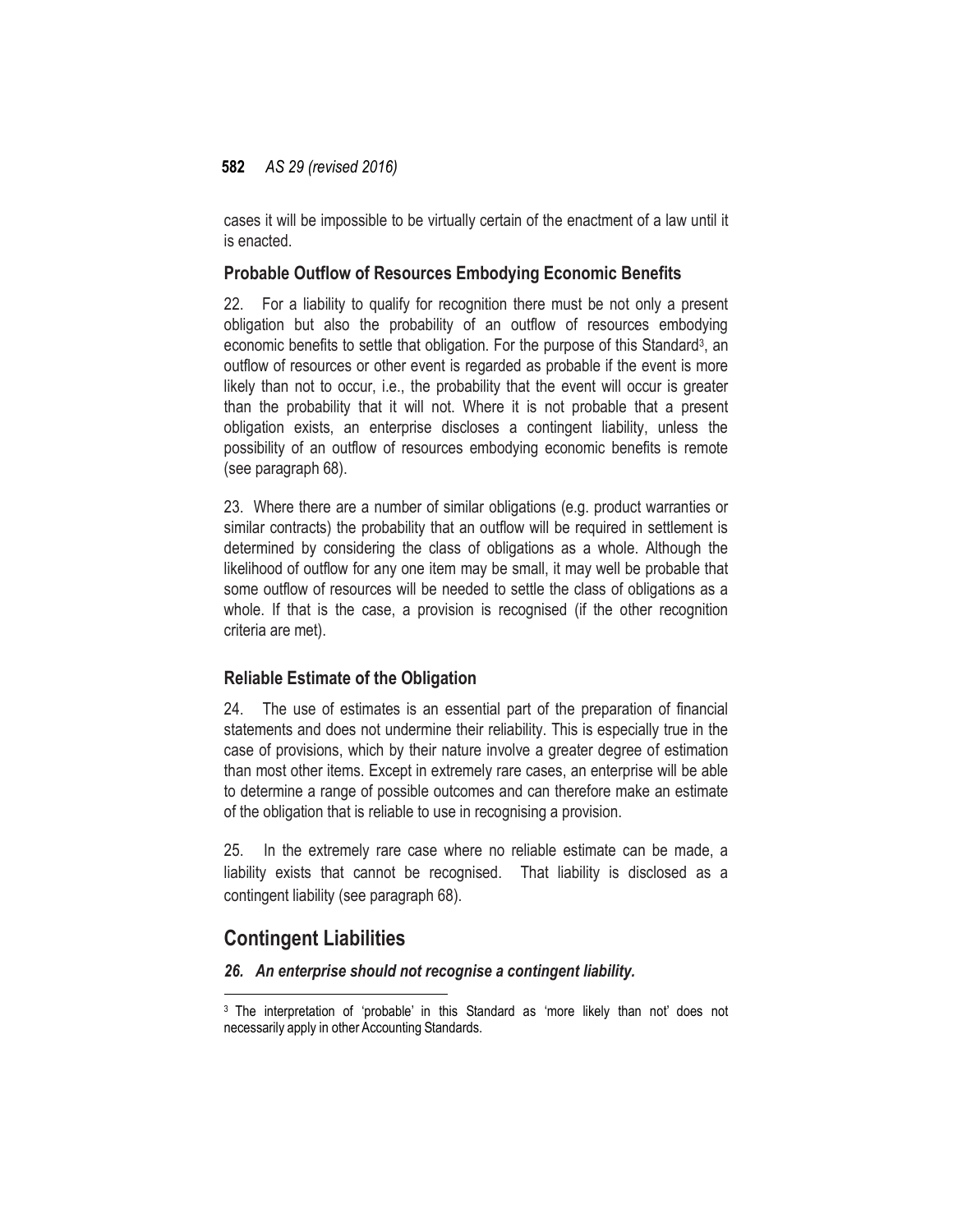27. A contingent liability is disclosed, as required by paragraph 68, unless the possibility of an outflow of resources embodying economic benefits is remote.

28. Where an enterprise is jointly and severally liable for an obligation, the part of the obligation that is expected to be met by other parties is treated as a contingent liability. The enterprise recognises a provision for the part of the obligation for which an outflow of resources embodying economic benefits is probable, except in the extremely rare circumstances where no reliable estimate can be made (see paragraph 14).

29. Contingent liabilities may develop in a way not initially expected. Therefore, they are assessed continually to determine whether an outflow of resources embodying economic benefits has become probable. If it becomes probable that an outflow of future economic benefits will be required for an item previously dealt with as a contingent liability, a provision is recognised in accordance with paragraph 14 in the financial statements of the period in which the change in probability occurs (except in the extremely rare circumstances where no reliable estimate can be made).

## **Contingent Assets**

#### *30. An enterprise should not recognise a contingent asset.*

31. Contingent assets usually arise from unplanned or other unexpected events that give rise to the possibility of an inflow of economic benefits to the enterprise. An example is a claim that an enterprise is pursuing through legal processes, where the outcome is uncertain.

32. Contingent assets are not recognised in financial statements since this may result in the recognition of income that may never be realised. However, when the realisation of income is virtually certain, then the related asset is not a contingent asset and its recognition is appropriate.

33. A contingent asset is not disclosed in the financial statements. It is usually disclosed in the report of the approving authority (Board of Directors in the case of a company, and, the corresponding approving authority in the case of any other enterprise), where an inflow of economic benefits is probable.

34. Contingent assets are assessed continually and if it has become virtually certain that an inflow of economic benefits will arise, the asset and the related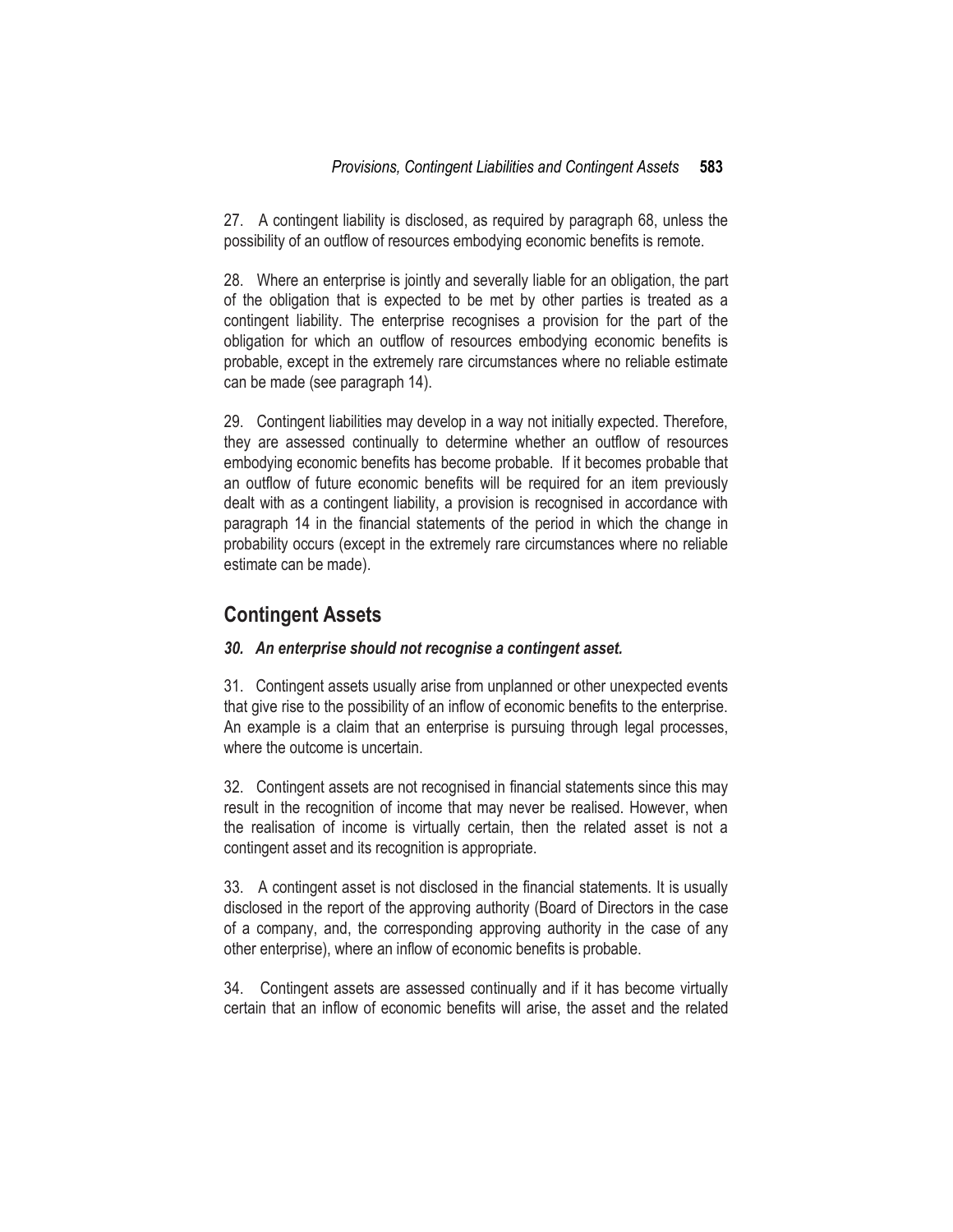income are recognised in the financial statements of the period in which the change occurs.

## **Measurement**

## **Best Estimate**

*35. The amount recognised as a provision should be the best estimate of the expenditure required to settle the present obligation at the balance sheet date. The amount of a provision should not be discounted to its present value except in case of decommissioning, restoration and similar liabilities that are recognised as cost of Property, Plant and Equipment. The discount rate (or rates) should be a pre-tax rate (or rates) that reflect(s) current market assessments of the time value of money and the risks specific to the liability. The discount rate(s) should not reflect risks for which future cash flow estimates have been adjusted. Periodic unwinding of discount should be recognised in the statement of profit and loss.*

36. The estimates of outcome and financial effect are determined by the judgment of the management of the enterprise, supplemented by experience of similar transactions and, in some cases, reports from independent experts. The evidence considered includes any additional evidence provided by events after the balance sheet date.

37. The provision is measured before tax; the tax consequences of the provision, and changes in it, are dealt with under AS 22, Accounting for Taxes on Income.

## **Risks and Uncertainties**

#### *38. The risks and uncertainties that inevitably surround many events and circumstances should be taken into account in reaching the best estimate of a provision.*

39. Risk describes variability of outcome. A risk adjustment may increase the amount at which a liability is measured. Caution is needed in making judgments under conditions of uncertainty, so that income or assets are not overstated and expenses or liabilities are not understated. However, uncertainty does not justify the creation of excessive provisions or a deliberate overstatement of liabilities. For example, if the projected costs of a particularly adverse outcome are estimated on a prudent basis, that outcome is not then deliberately treated as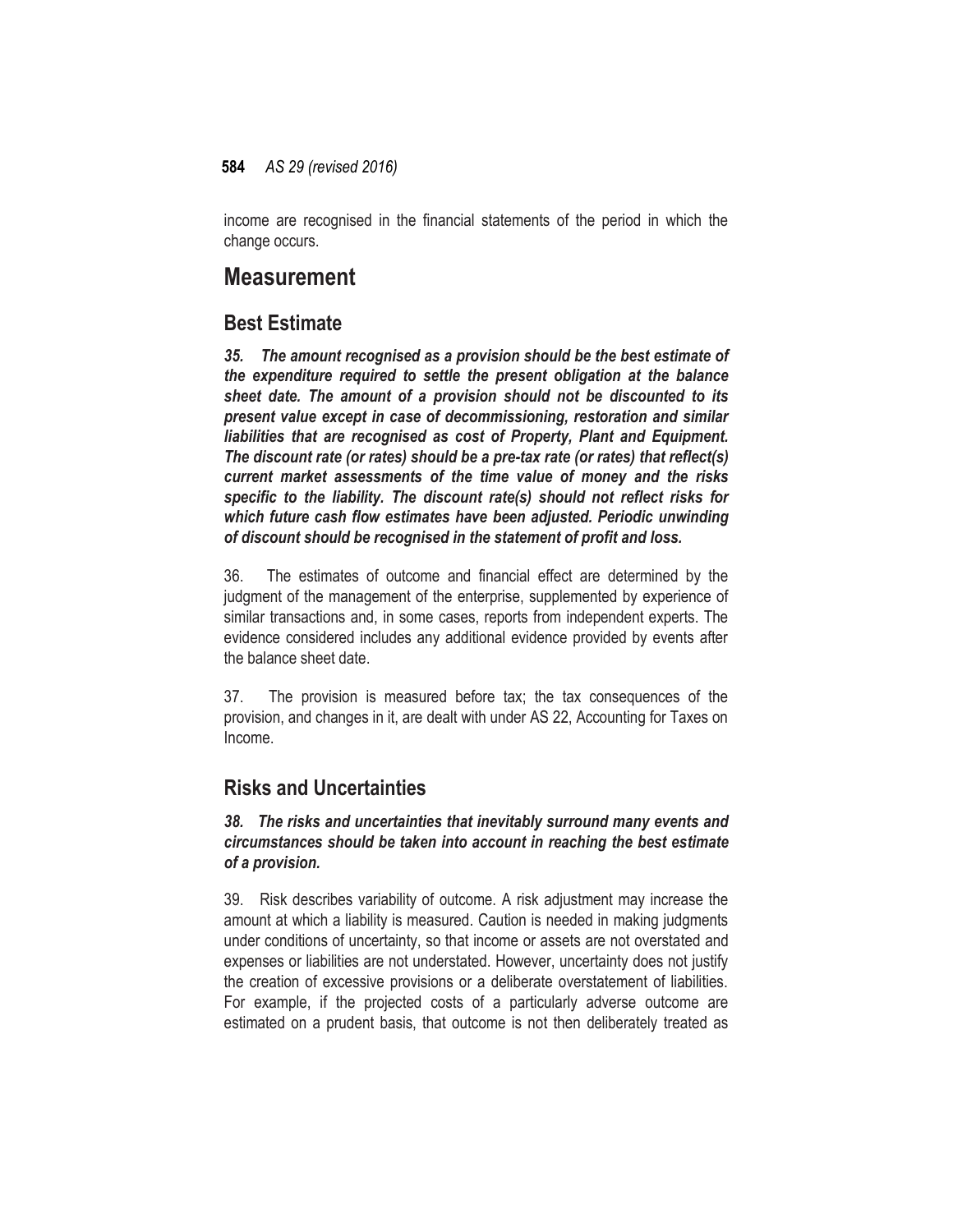more probable than is realistically the case. Care is needed to avoid duplicating adjustments for risk and uncertainty with consequent overstatement of a provision.

40. Disclosure of the uncertainties surrounding the amount of the expenditure is made under paragraph 67(b).

## **Future Events**

#### *41. Future events that may affect the amount required to settle an obligation should be reflected in the amount of a provision where there is sufficient objective evidence that they will occur.*

42. Expected future events may be particularly important in measuring provisions. For example, an enterprise may believe that the cost of cleaning up a site at the end of its life will be reduced by future changes in technology. The amount recognised reflects a reasonable expectation of technically qualified, objective observers, taking account of all available evidence as to the technology that will be available at the time of the clean-up. Thus, it is appropriate to include, for example, expected cost reductions associated with increased experience in applying existing technology or the expected cost of applying existing technology to a larger or more complex clean-up operation than has previously been carried out. However, an enterprise does not anticipate the development of a completely new technology for cleaning up unless it is supported by sufficient objective evidence.

43. The effect of possible new legislation is taken into consideration in measuring an existing obligation when sufficient objective evidence exists that the legislation is virtually certain to be enacted. The variety of circumstances that arise in practice usually makes it impossible to specify a single event that will provide sufficient, objective evidence in every case. Evidence is required both of what legislation will demand and of whether it is virtually certain to be enacted and implemented in due course. In many cases sufficient objective evidence will not exist until the new legislation is enacted.

## **Expected Disposal of Assets**

*44. Gains from the expected disposal of assets should not be taken into account in measuring a provision.*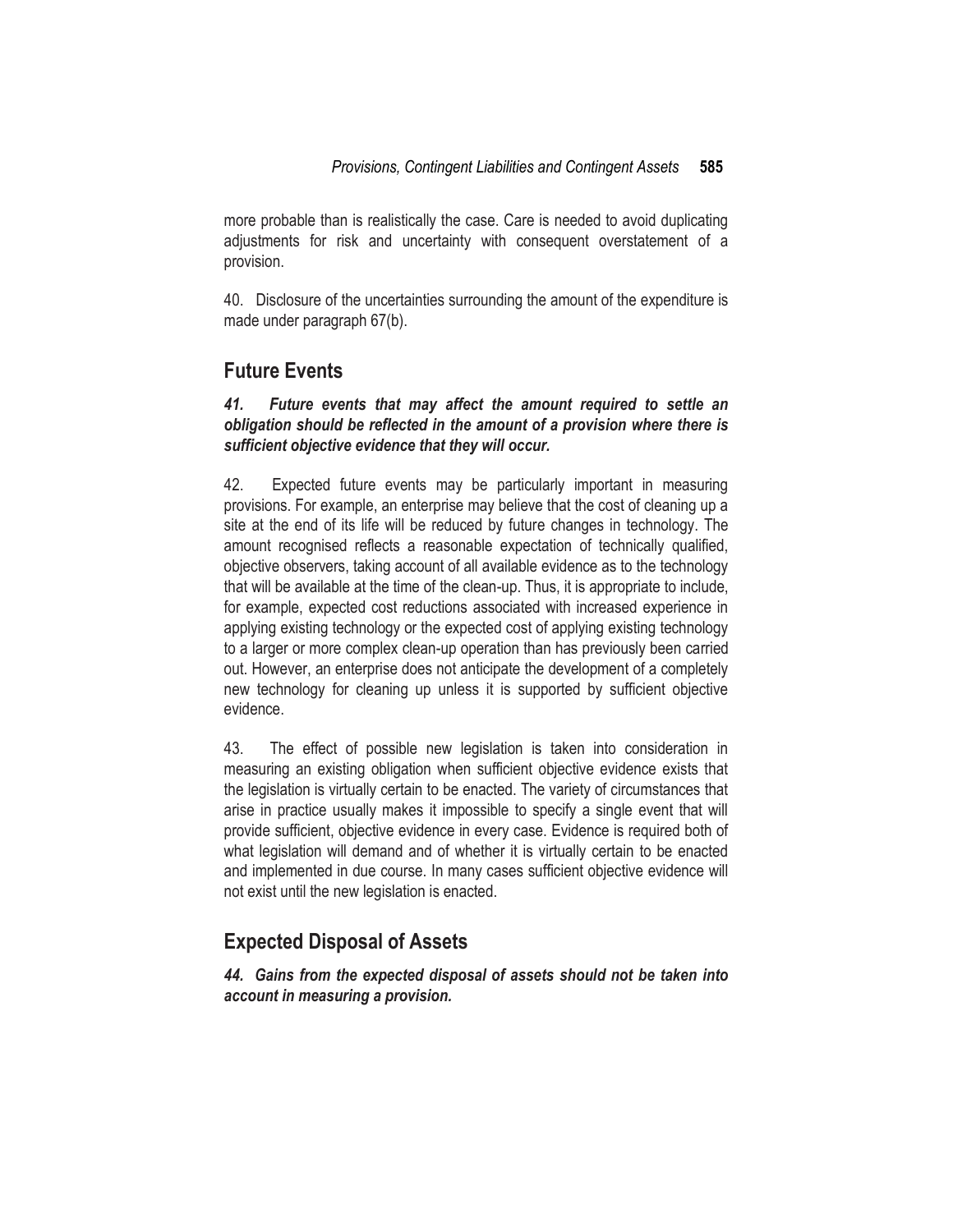45. Gains on the expected disposal of assets are not taken into account in measuring a provision, even if the expected disposal is closely linked to the event giving rise to the provision. Instead, an enterprise recognises gains on expected disposals of assets at the time specified by the Accounting Standard dealing with the assets concerned.

## **Reimbursements**

*46. Where some or all of the expenditure required to settle a provision is expected to be reimbursed by another party, the reimbursement should be recognised when, and only when, it is virtually certain that reimbursement will be received if the enterprise settles the obligation. The reimbursement should be treated as a separate asset. The amount recognised for the reimbursement should not exceed the amount of the provision.*

#### *47. In the statement of profit and loss, the expense relating to a provision may be presented net of the amount recognised for a reimbursement.*

48. Sometimes, an enterprise is able to look to another party to pay part or all of the expenditure required to settle a provision (for example, through insurance contracts, indemnity clauses or suppliers' warranties). The other party may either reimburse amounts paid by the enterprise or pay the amounts directly.

49. In most cases, the enterprise will remain liable for the whole of the amount in question so that the enterprise would have to settle the full amount if the third party failed to pay for any reason. In this situation, a provision is recognised for the full amount of the liability, and a separate asset for the expected reimbursement is recognised when it is virtually certain that reimbursement will be received if the enterprise settles the liability.

50. In some cases, the enterprise will not be liable for the costs in question if the third party fails to pay. In such a case, the enterprise has no liability for those costs and they are not included in the provision.

51. As noted in paragraph 28, an obligation for which an enterprise is jointly and severally liable is a contingent liability to the extent that it is expected that the obligation will be settled by the other parties.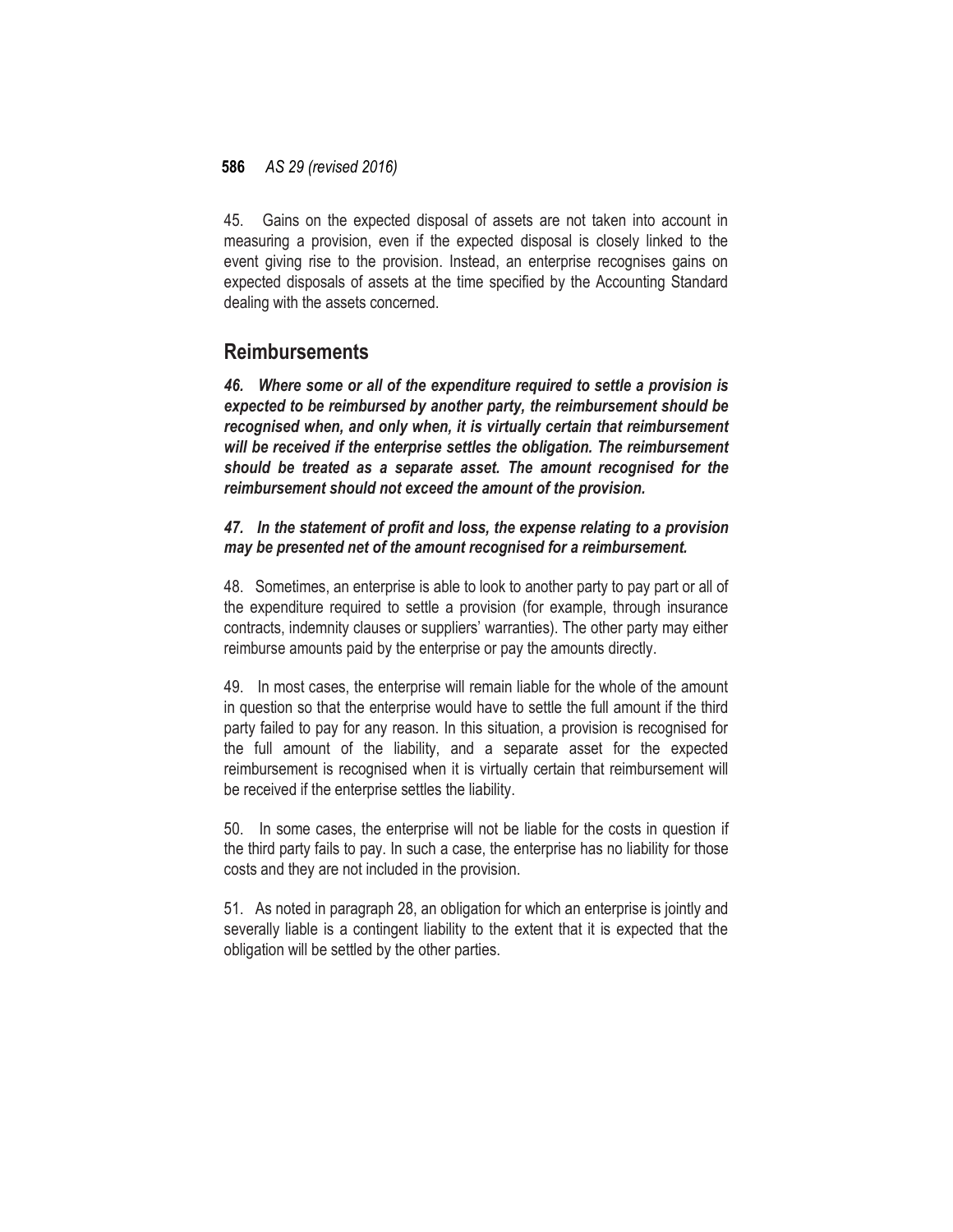### **Changes in Provisions**

*52. Provisions should be reviewed at each balance sheet date and adjusted to reflect the current best estimate. If it is no longer probable that an outflow of resources embodying economic benefits will be required to settle the obligation, the provision should be reversed.*

### **Use of Provisions**

*53. A provision should be used only for expenditures for which the provision was originally recognised.*

54. Only expenditures that relate to the original provision are adjusted against it. Adjusting expenditures against a provision that was originally recognised for another purpose would conceal the impact of two different events.

## **Application of the Recognition and Measurement Rules**

### **Future Operating Losses**

#### *55. Provisions should not be recognised for future operating losses.*

56. Future operating losses do not meet the definition of a liability in paragraph 10 and the general recognition criteria set out for provisions in paragraph 14.

57. An expectation of future operating losses is an indication that certain assets of the operation may be impaired. An enterprise tests these assets for impairment under Accounting Standard (AS) 28, *Impairment of Assets.*

### **Restructuring**

58. The following are examples of events that may fall under the definition of restructuring:

- (a) sale or termination of a line of business;
- (b) the closure of business locations in a country or region or the relocation of business activities from one country or region to another;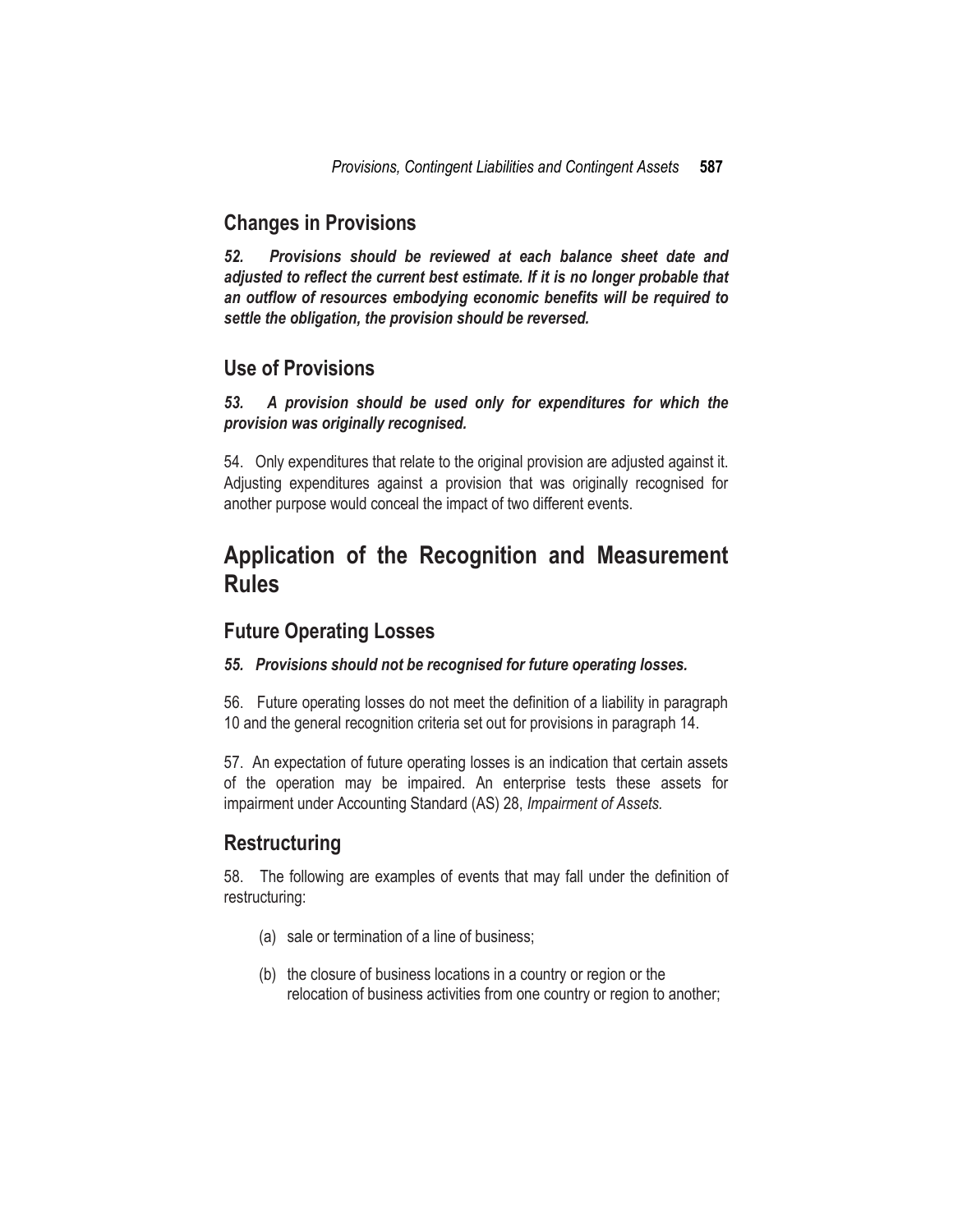- (c) changes in management structure, for example, eliminating a layer of management; and
- (d) fundamental re-organisations that have a material effect on the nature and focus of the enterprise's operations.

59. A provision for restructuring costs is recognised only when the recognition criteria for provisions set out in paragraph 14 are met.

#### *60. No obligation arises for the sale of an operation until the enterprise is committed to the sale, i.e., there is a binding sale agreement.*

61. An enterprise cannot be committed to the sale until a purchaser has been identified and there is a binding sale agreement. Until there is a binding sale agreement, the enterprise will be able to change its mind and indeed will have to take another course of action if a purchaser cannot be found on acceptable terms. When the sale of an operation is envisaged as part of a restructuring, the assets of the operation are reviewed for impairment under Accounting Standard (AS) 28, *Impairment of Assets.*

#### *62. A restructuring provision should include only the direct expenditures arising from the restructuring which are those that are both:*

#### *(a) necessarily entailed by the restructuring; and*

#### *(b) not associated with the ongoing activities of the enterprise.*

- 63. A restructuring provision does not include such costs as:
	- (a) retraining or relocating continuing staff;
	- (b) marketing; or
	- (c) investment in new systems and distribution networks.

These expenditures relate to the future conduct of the business and are not liabilities for restructuring at the balance sheet date. Such expenditures are recognised on the same basis as if they arose independently of a restructuring.

64. Identifiable future operating losses up to the date of a restructuring are not included in a provision.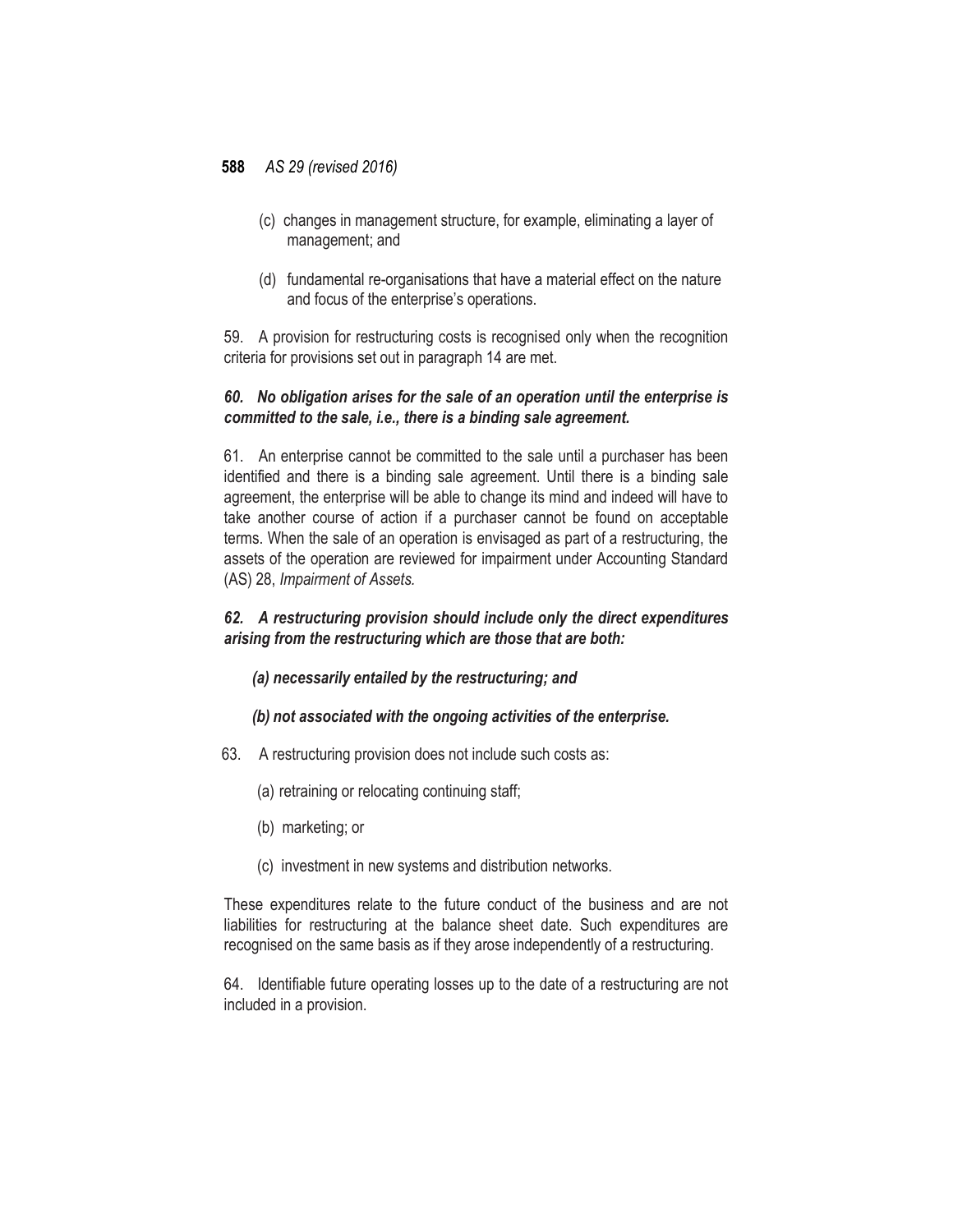65. As required by paragraph 44, gains on the expected disposal of assets are not taken into account in measuring a restructuring provision, even if the sale of assets is envisaged as part of the restructuring.

### **Disclosure**

*66. For each class of provision, an enterprise should disclose:*

- *(a) the carrying amount at the beginning and end of the period;*
- *(b) additional provisions made in the period, including increases to*

*existing provisions;*

- *(c) amounts used (i.e. incurred and charged against the provision) during the period; and*
- *(d) unused amounts reversed during the period.*

*Provided that a Small and Medium-sized Company and a Micro, Small and Medium-sized Enterprise (Level IV, III and II non-company entities), as defined in Appendix 1 to this Compendium, may not comply with paragraph 66 above.*

*67. An enterprise should disclose the following for each class of provision:*

- *(a) a brief description of the nature of the obligation and the expected timing of any resulting outflows of economic benefits;*
- *(b) an indication of the uncertainties about those outflows. Where necessary to provide adequate information, an enterprise should disclose the major assumptions made concerning future events, as addressed in paragraph 41; and*
- *(c) the amount of any expected reimbursement, stating the amount of any asset that has been recognised for that expected reimbursement.*

*Provided that a Small and Medium-sized Company and a Micro, Small and Medium-sized Enterprise (Level IV, III and II non- company entities), as*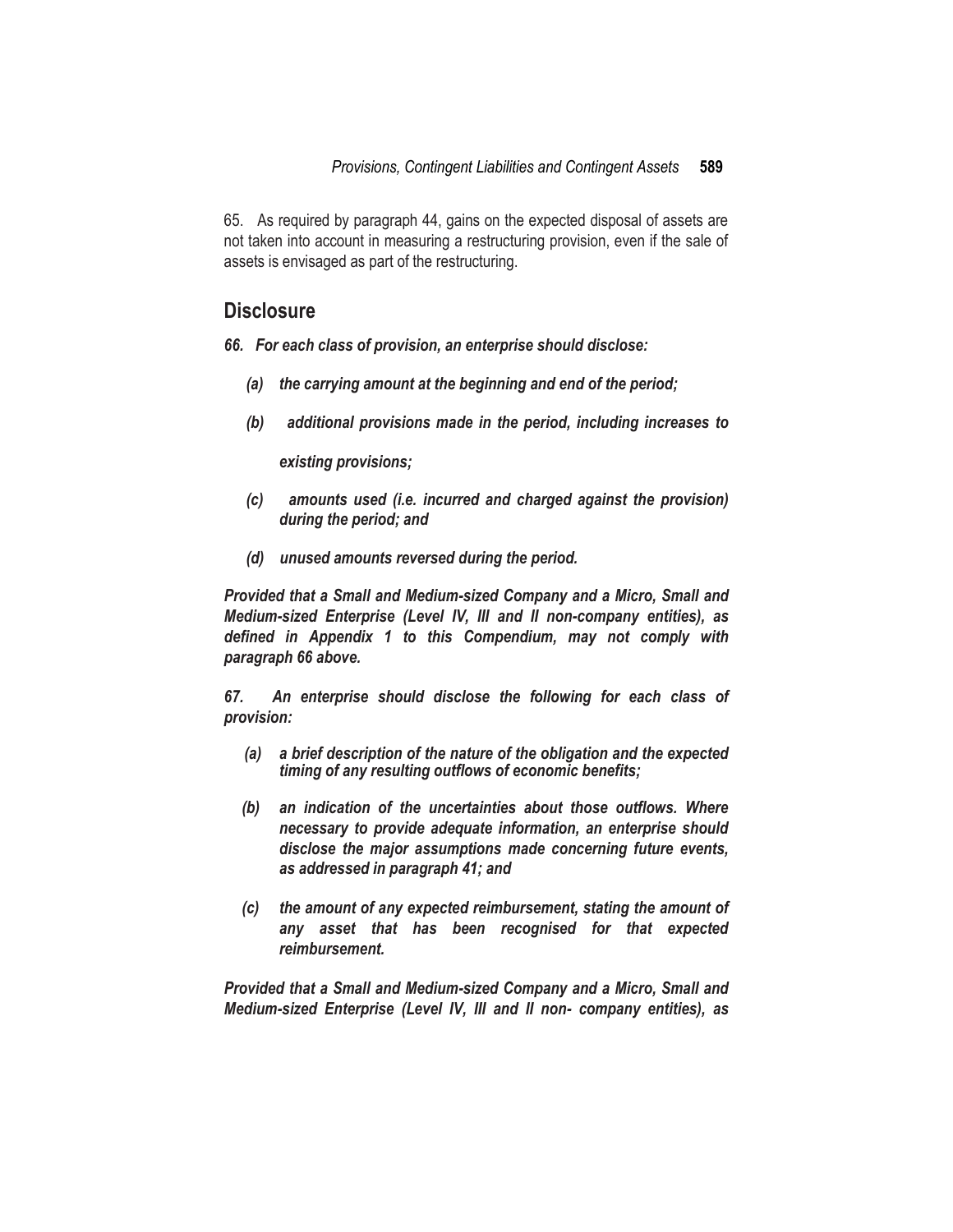*defined in Appendix 1 to this Compendium, may not comply with paragraph 67 above.68. Unless the possibility of any outflow in settlement is remote, an enterprise should disclose for each class of contingent*  liability at the balance sheet date a brief description of the nature of the *contingent liability and, where practicable:*

- *(a) an estimate of its financial effect, measured under paragraphs 35- 45;*
- *(b) an indication of the uncertainties relating to any outflow; and*
- *(c) the possibility of any reimbursement.*

69. In determining which provisions or contingent liabilities may be aggregated to form a class, it is necessary to consider whether the nature of the items is sufficiently similar for a single statement about them to fulfill the requirements of paragraphs 67 (a) and (b) and 68 (a) and (b). Thus, it may be appropriate to treat as a single class of provision amounts relating to warranties of different products, but it would not be appropriate to treat as a single class amounts relating to normal warranties and amounts that are subject to legal proceedings.

70. Where a provision and a contingent liability arise from the same set of circumstances, an enterprise makes the disclosures required by paragraphs 66- 68 in a way that shows the link between the provision and the contingent liability.

*71. Where any of the information required by paragraph 68 is not disclosed because it is not practicable to do so, that fact should be stated.*

*72. In extremely rare cases, disclosure of some or all of the information required by paragraphs 66-70 can be expected to prejudice seriously the position of the enterprise in a dispute with other parties on the subject matter of the provision or contingent liability. In such cases, an enterprise need not disclose the information, but should disclose the general nature of the dispute, together with the fact that, and reason why, the information has not been disclosed.*

## **Transitional Provisions<sup>4</sup>**

1

<sup>4</sup> Ministry of Corporate Affairs, Government of India, inserted the following footnote in Companies (Accounting Standards) Rules, 2021, which is relevant for companies: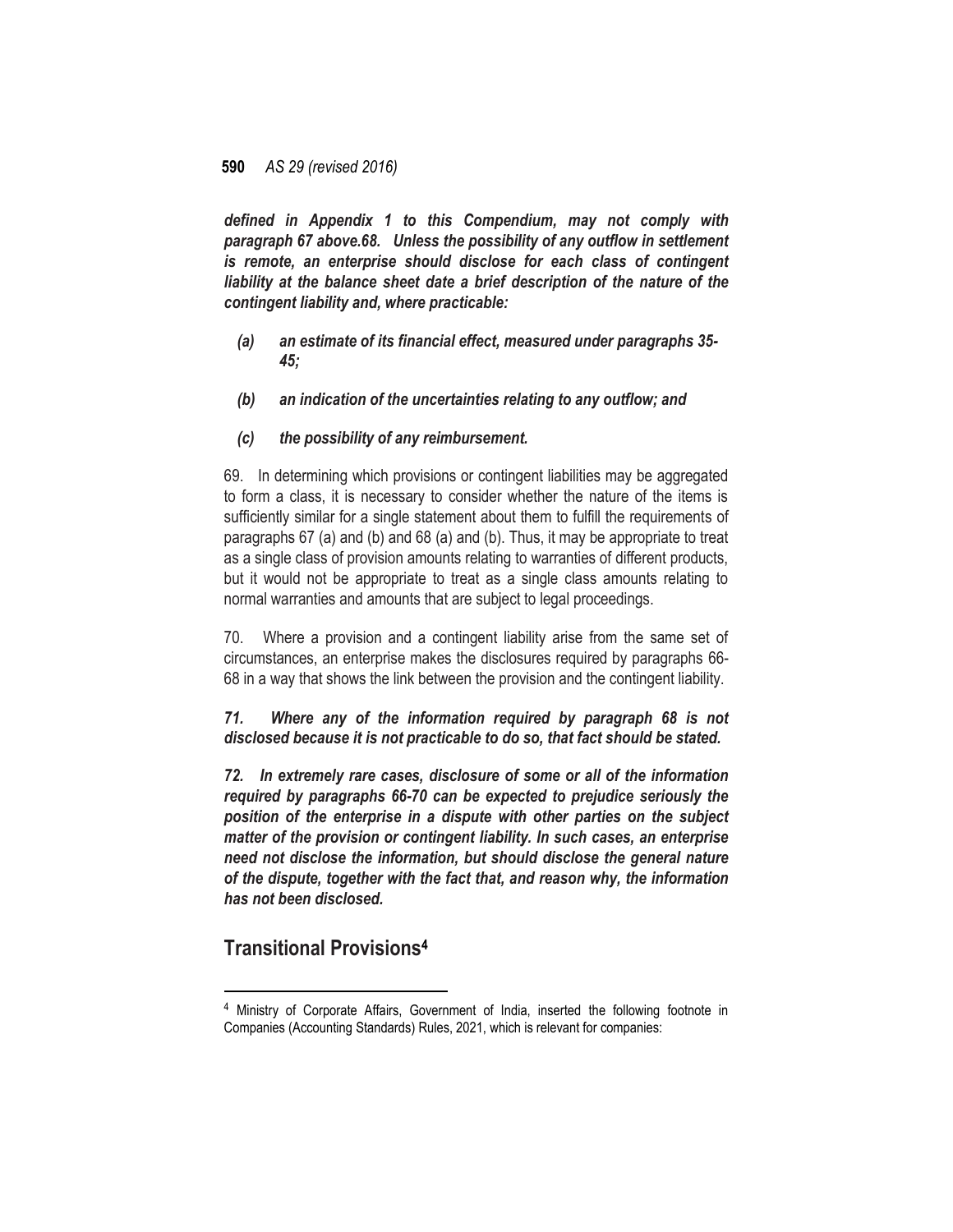**73.** *All the existing provisions for decommissioning, restoration and similar liabilities (see paragraph 35) should be discounted prospectively, with the corresponding effect to the related item of property, plant and equipment.*

1

<sup>&</sup>quot;Transitional Provisions given in Paragraph 73 are relevant only for standards notified under Companies (Accounting Standards) Rules, 2006 as amended from time to time."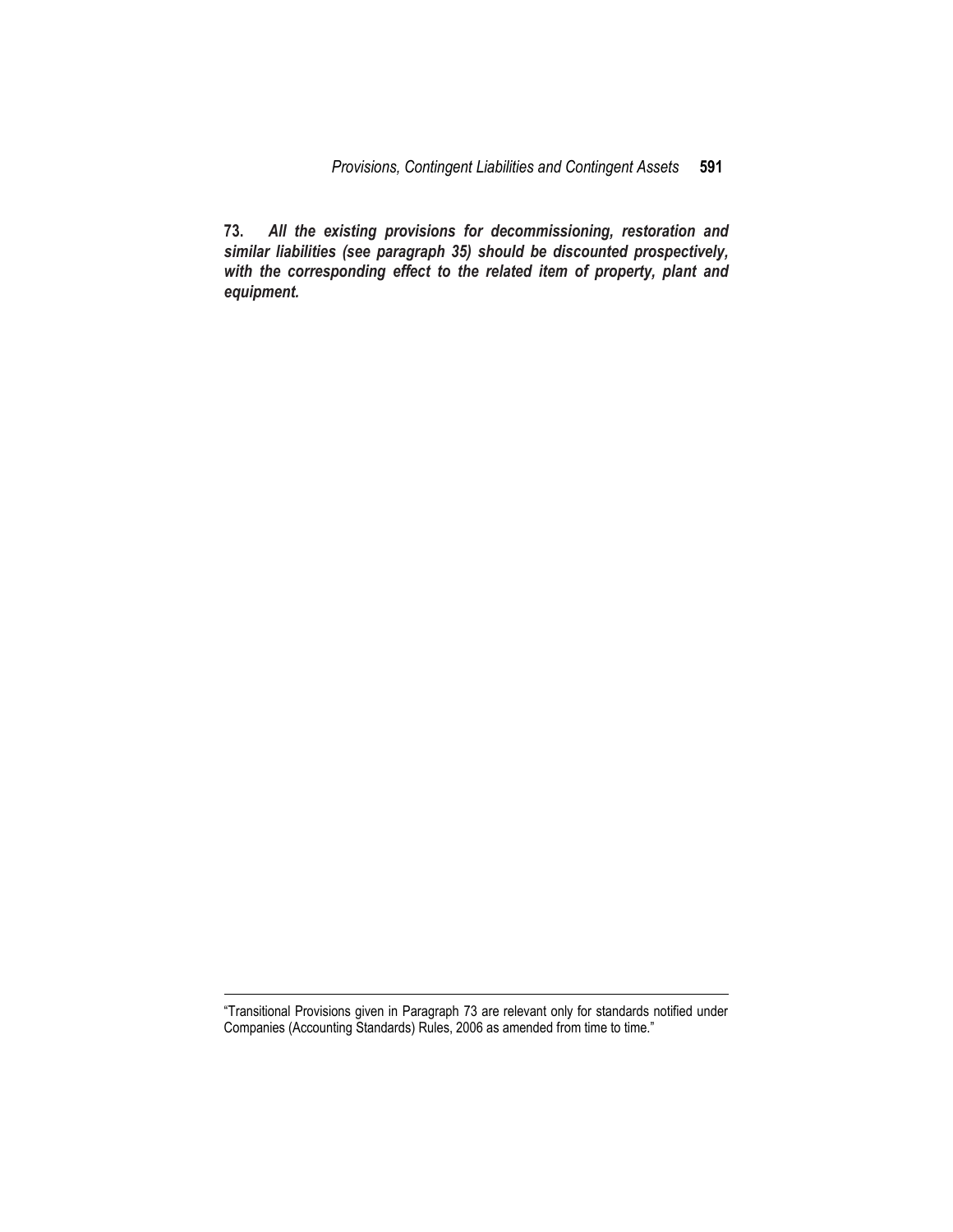# **Illustration A**

## **Tables - Provisions, Contingent Liabilities and Reimbursements**

*The purpose of this illustration is to summarise the main requirements of the Accounting Standard. It does not form part of the Accounting Standard and should be read in the context of the full text of the Accounting Standard.*

## **Provisions and Contingent Liabilities**

**Where, as a result of past events, there may be an outflow of resources embodying future economic benefits in settlement of: (a) a present obligation the one whose existence at the balance sheet date is considered probable; or (b) a possible obligation the existence of which at the balance sheet date is considered not probable.**

| is<br>There<br>a<br>present<br>obligation that<br>probably requires<br>an outflow<br><b>of</b><br>resources and a<br>reliable estimate | There is a possible<br>obligation or<br>a<br>present obligation<br>but<br>that<br>may,<br>probably will not,<br>require an outflow of<br>resources. | There is a possible<br>obligation or<br>a a<br>present obligation<br>where the likelihood<br>of an outflow of<br>resources is remote. |
|----------------------------------------------------------------------------------------------------------------------------------------|-----------------------------------------------------------------------------------------------------------------------------------------------------|---------------------------------------------------------------------------------------------------------------------------------------|
| A provision<br><b>is</b><br>recognised<br>(paragraph 14).                                                                              | No provision<br>is.<br>recognised<br>(paragraph 26).                                                                                                | is<br>No l<br>provision<br>recognised<br>(paragraph 26).                                                                              |
| <b>Disclosures</b><br>are<br>the<br>required for<br>provision<br>66<br>(paragraphs<br>and 67).                                         | Disclosures<br>are<br>required for<br>the<br>contingent liability<br>(paragraph 68).                                                                | No disclosure<br><b>is</b><br>required (paragraph<br>$68$ ).                                                                          |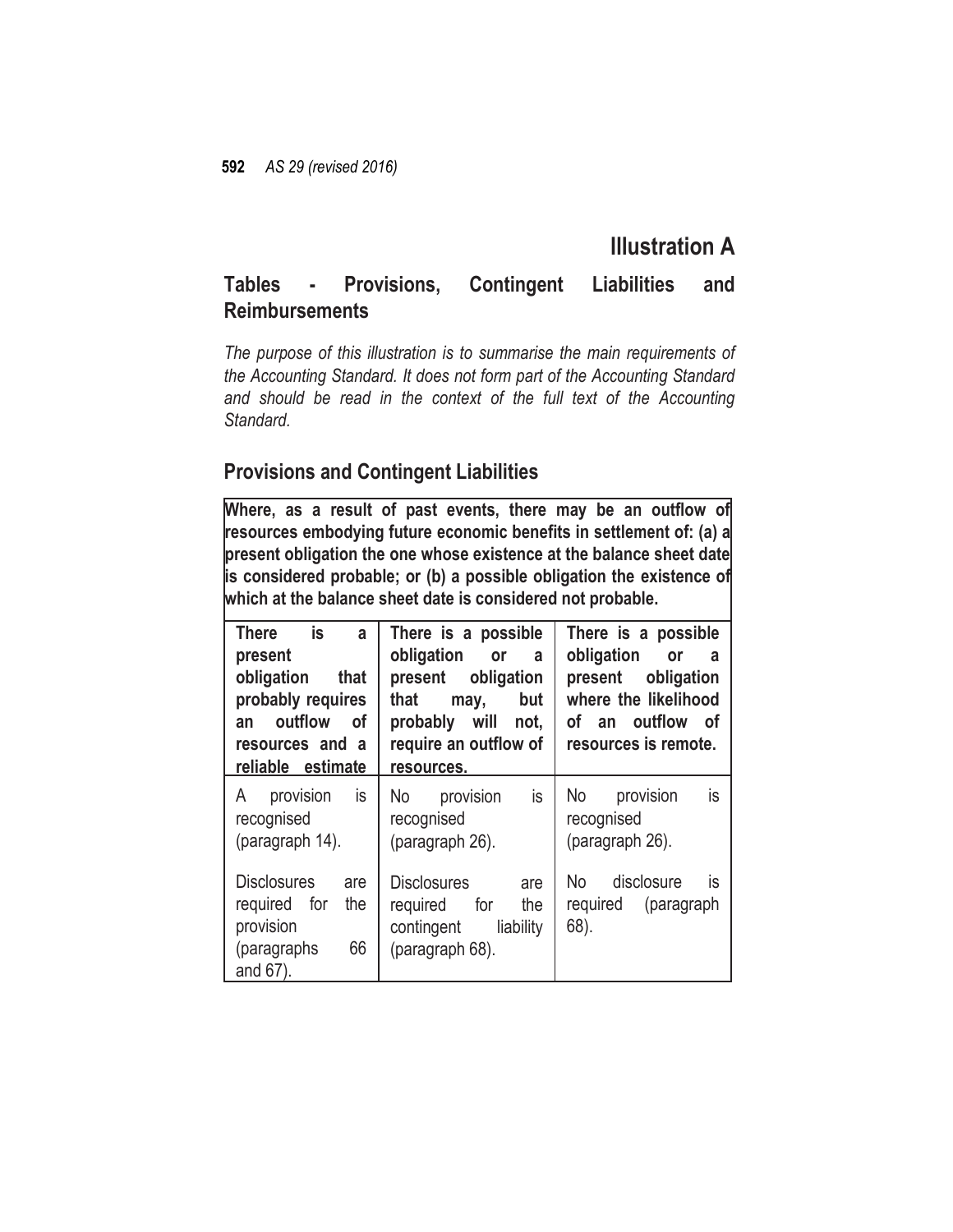# **Reimbursements**

**Some or all of the expenditure required to settle a provision is expected to be reimbursed by another party.**

| The enterprise has<br>no obligation for the<br>of<br>the<br>part<br>expenditure<br>to<br>be<br>reimbursed<br>the<br>by<br>other party. | The obligation for the<br>amount expected to be<br>reimbursed remains with<br>the enterprise and it is<br>virtually<br>certain<br>that<br>reimbursement<br>will<br>be<br>received if the enterprise<br>settles the provision.                                                                                              | The obligation for<br>the<br>amount<br>expected to be<br>reimbursed<br>remains with the<br>enterprise<br>and<br>the<br>reimbursement is<br>virtually<br>not<br>if<br>the<br>certain<br>enterprise settles<br>the provision. |
|----------------------------------------------------------------------------------------------------------------------------------------|----------------------------------------------------------------------------------------------------------------------------------------------------------------------------------------------------------------------------------------------------------------------------------------------------------------------------|-----------------------------------------------------------------------------------------------------------------------------------------------------------------------------------------------------------------------------|
| The enterprise has no<br>liability for the amount<br>reimbursed<br>be<br>to<br>(paragraph 50).                                         | reimbursement<br>The<br>is<br>recognised as a separate<br>asset in the balance sheet<br>and may be offset against<br>the<br>expense<br>in<br>the<br>statement of profit and loss.<br>The amount recognised for<br>expected<br>the<br>reimbursement<br>does<br>not<br>the<br>exceed<br>liability<br>(paragraphs 46 and 47). | The<br>expected<br>reimbursement<br>is i<br>not recognised as<br>asset<br>an<br>(paragraph 46).                                                                                                                             |
| disclosure<br>No l<br>is<br>required.                                                                                                  | reimbursement<br>The<br>is<br>disclosed together with the<br>amount recognised for the<br>reimbursement (paragraph<br>$67(c)$ ).                                                                                                                                                                                           | The<br>expected<br>reimbursement is<br>disclosed<br>(paragraph $67(c)$ ).                                                                                                                                                   |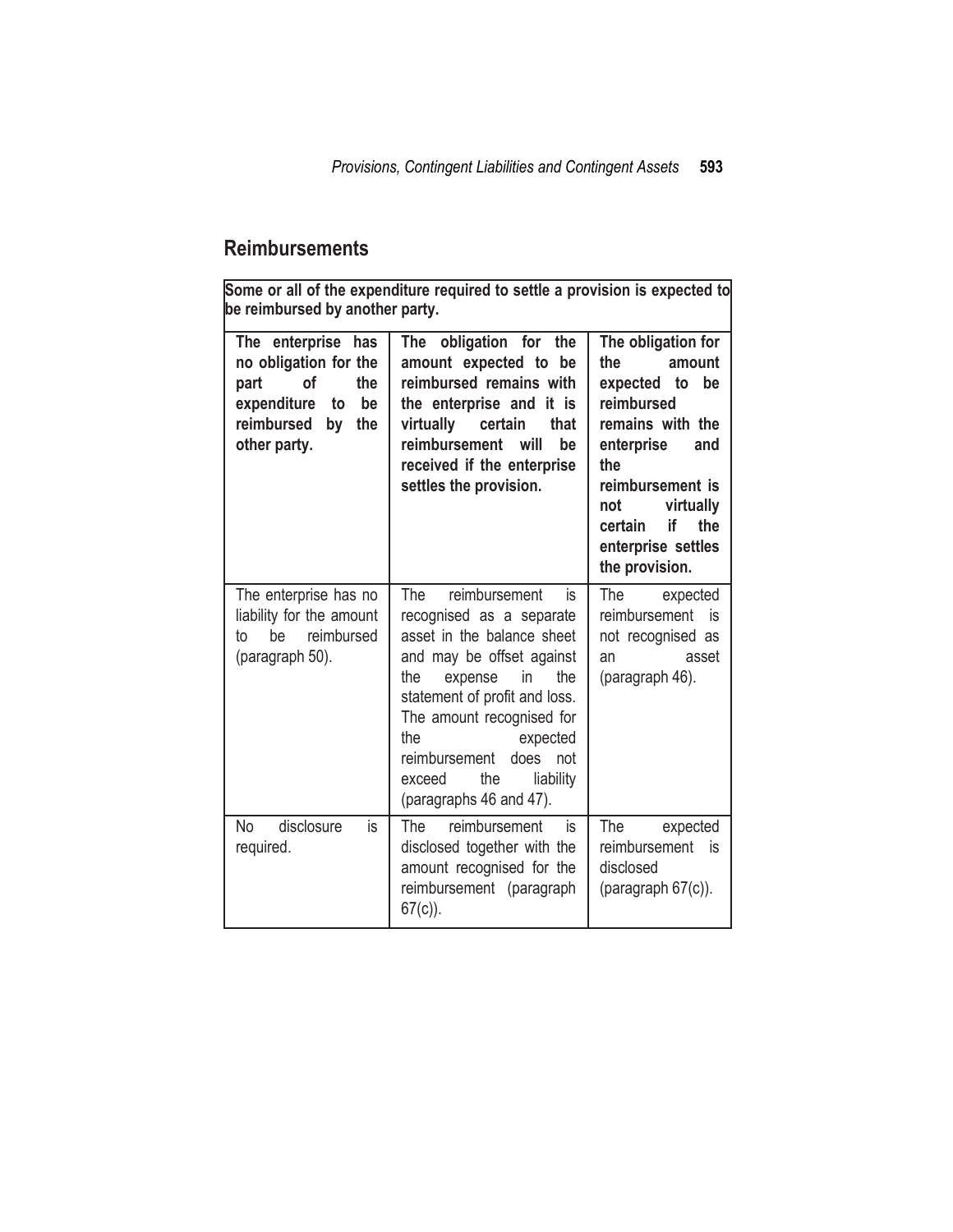# **Illustration B**

## **Decision Tree**

*The purpose of the decision tree is to summarise the main recognition requirements of the Accounting Standard for provisions and contingent liabilities. The decision tree does not form part of the Accounting Standard and should be read in the context of the full text of the Accounting Standard.*



Note: in rare cases, it is not clear whether there is a present obligation. In these cases, a past event is deemed to give rise to a present obligation if, taking account of all available evidence, it is more likely than not that a present obligation exists at the balance sheet date (paragraph 15 of the Standard).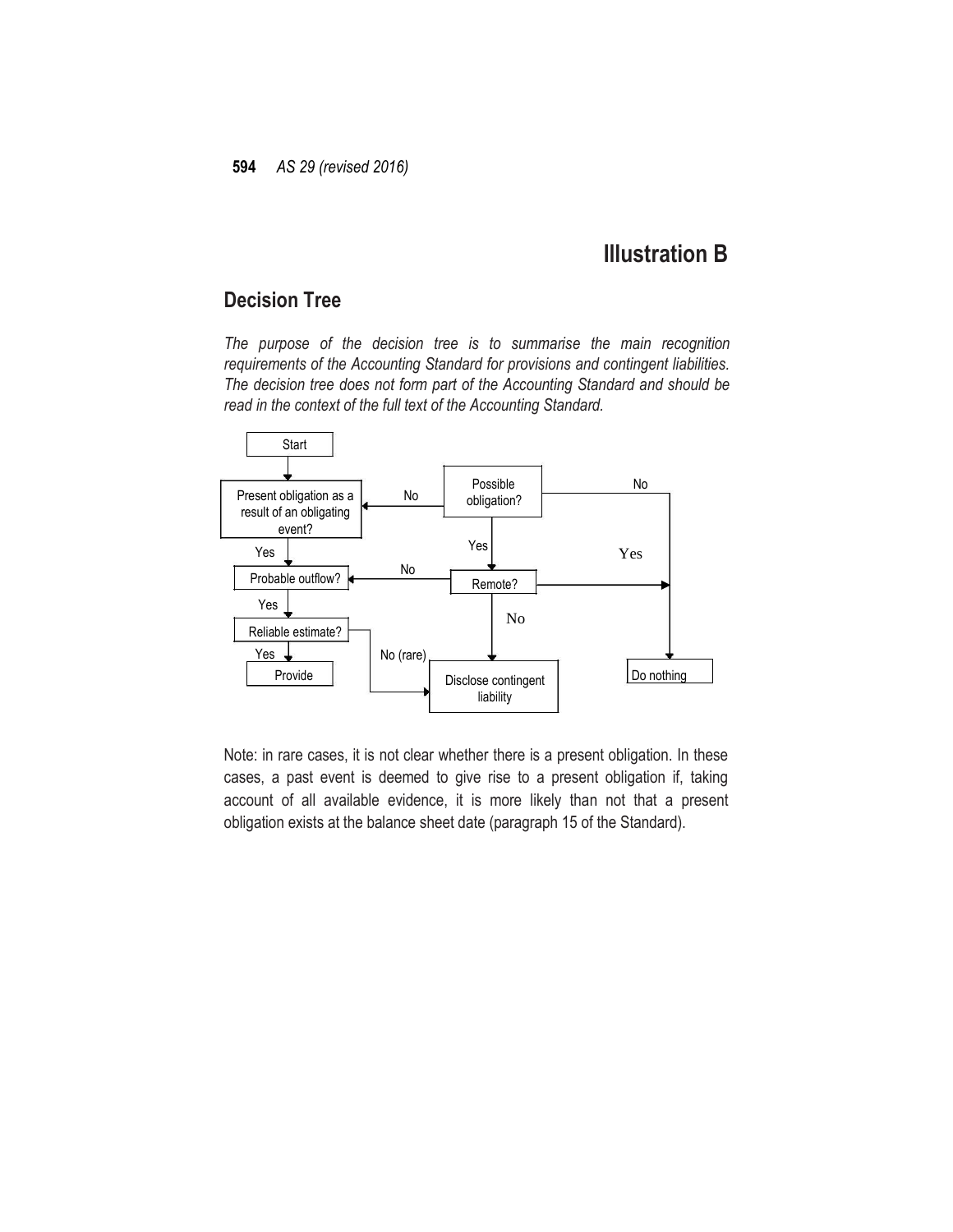# **Illustration C**

### **Illustrations: Recognition**

*This illustration illustrates the application of the Accounting Standard to assist in clarifying its meaning. It does not form part of the Accounting Standard.*

*All the enterprises in the Illustration have 31 March year ends. In all cases, it is assumed that a reliable estimate can be made of any outflows expected. In some Illustrations the circumstances described may have resulted in impairment of the assets - this aspect is not dealt with in the Illustrations.*

*The cross references provided in the Illustrations indicate paragraphs of the Accounting Standard that are particularly relevant. The illustration should be read in the context of the full text of the Accounting Standard.*

### **Illustration 1: Warranties**

A manufacturer gives warranties at the time of sale to purchasers of its product. Under the terms of the contract for sale the manufacturer undertakes to make good, by repair or replacement, manufacturing defects that become apparent within three years from the date of sale. On past experience, it is probable (i.e. more likely than not) that there will be some claims under the warranties.

**Present obligation as a result of a past obligating event -** The obligating event is the sale of the product with a warranty, which gives rise to an obligation.

**An outflow of resources embodying economic benefits in settlement -** Probable for the warranties as a whole (see paragraph 23).

**Conclusion -** A provision is recognised for the best estimate of the costs of making good under the warranty products sold before the balance sheet date (see paragraphs 14 and 23).

## **Illustration 2: Contaminated Land - Legislation Virtually Certain to be Enacted**

An enterprise in the oil industry causes contamination but does not clean up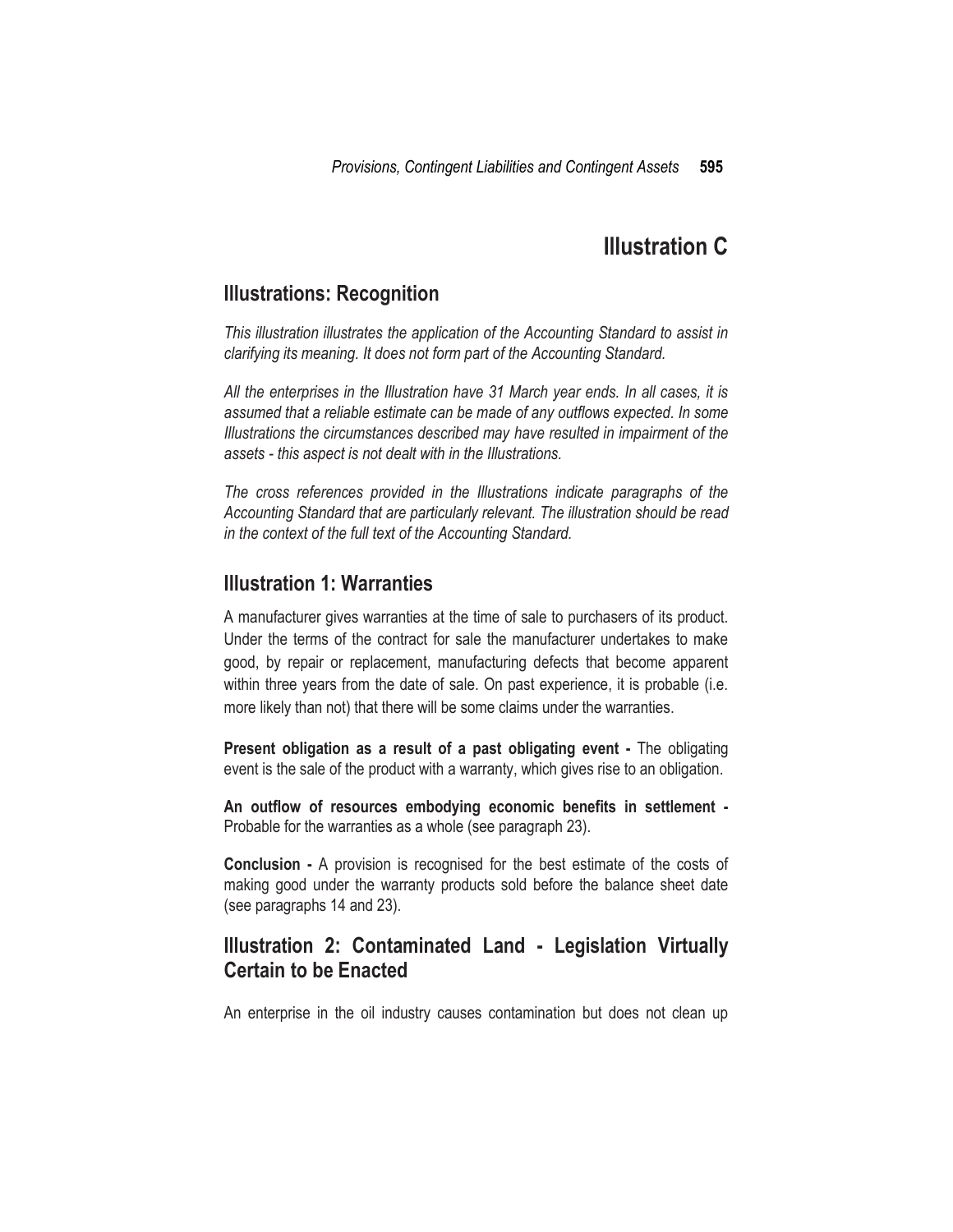because there is no legislation requiring cleaning up, and the enterprise has been contaminating land for several years. At 31 March 2005 it is virtually certain that a law requiring a clean-up of land already contaminated will be enacted shortly after the year end.

**Present obligation as a result of a past obligating event -** The obligating event is the contamination of the land because of the virtual certainty of legislation requiring cleaning up.

**An outflow of resources embodying economic benefits in settlement -** Probable.

**Conclusion -** A provision is recognised for the best estimate of the costs of the clean-up (see paragraphs 14 and 21).

### **Illustration 3: Offshore Oilfield**

An enterprise operates an offshore oilfield where its licensing agreement requires it to remove the oil rig at the end of production and restore the seabed. Ninety per cent of the eventual costs relate to the removal of the oil rig and restoration of damage caused by building it, and ten per cent arise through the extraction of oil. At the balance sheet date, the rig has been constructed but no oil has been extracted.

**Present obligation as a result of a past obligating event -** The construction of the oil rig creates an obligation under the terms of the licence to remove the rig and restore the seabed and is thus an obligating event. At the balance sheet date, however, there is no obligation to rectify the damage that will be caused by extraction of the oil.

**An outflow of resources embodying economic benefits in settlement -** Probable.

**Conclusion -** A provision is recognised for the best estimate of ninety per cent of the eventual costs that relate to the removal of the oil rig and restoration of damage caused by building it (see paragraph 14). These costs are included as part of the cost of the oil rig. The ten per cent of costs that arise through the extraction of oil are recognised as a liability when the oil is extracted.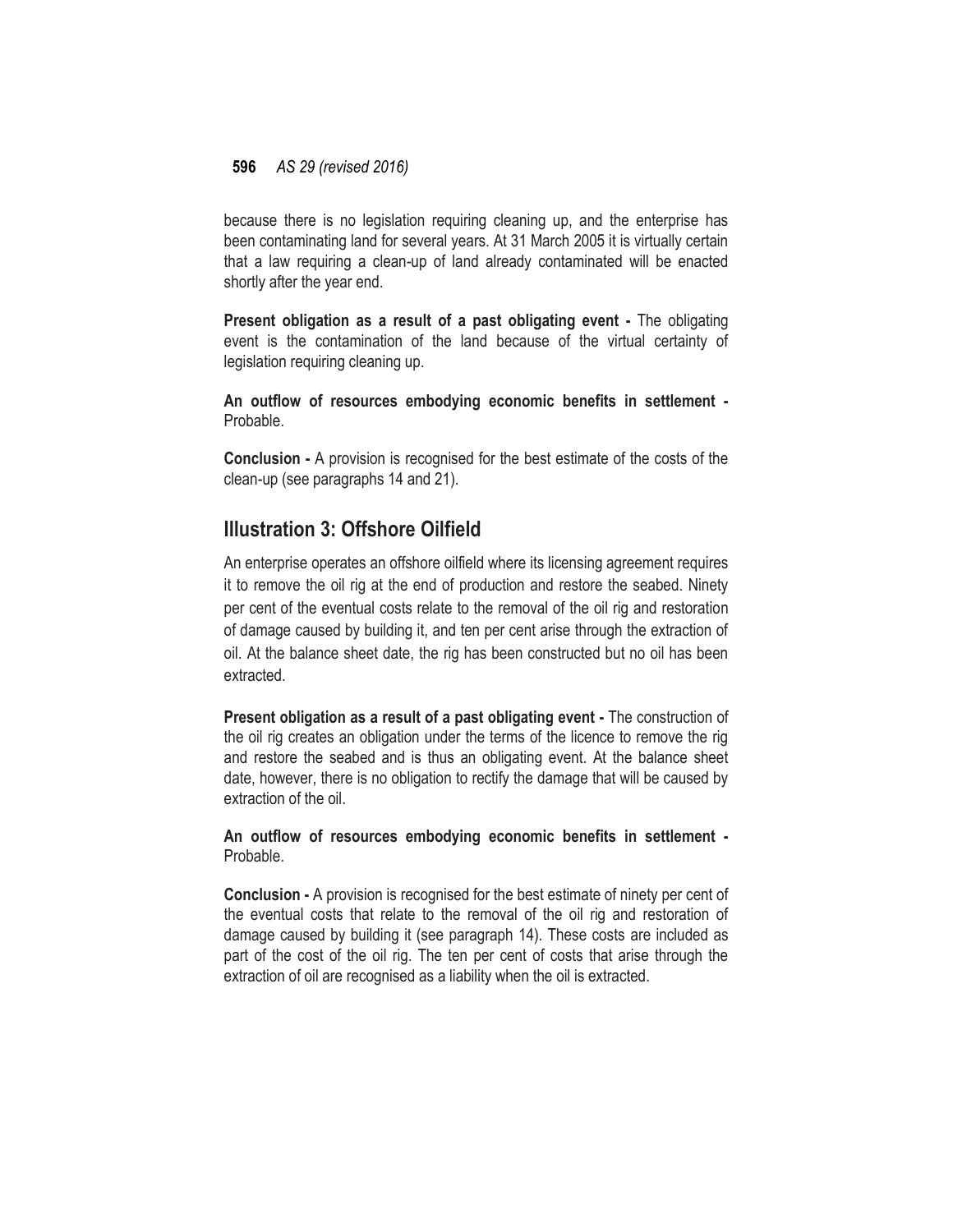### **Illustration 4: Refunds Policy**

A retail store has a policy of refunding purchases by dissatisfied customers, even though it is under no legal obligation to do so. Its policy of making refunds is generally known.

**Present obligation as a result of a past obligating event -** The obligating event is the sale of the product, which gives rise to an obligation because obligations also arise from normal business practice, custom and a desire to maintain good business relations or act in an equitable manner.

**An outflow of resources embodying economic benefits in settlement -** Probable, a proportion of goods are returned for refund (see paragraph 23).

**Conclusion -** A provision is recognised for the best estimate of the costs of refunds (see paragraphs 11, 14 and 23).

### **Illustration 5: Legal Requirement to Fit Smoke Filters**

Under new legislation, an enterprise is required to fit smoke filters to its factories by 30 September 2005. The enterprise has not fitted the smoke filters.

(a) At the balance sheet date of 31 March 2005

**Present obligation as a result of a past obligating event -** There is no obligation because there is no obligating event either for the costs of fitting smoke filters or for fines under the legislation.

**Conclusion -** No provision is recognised for the cost of fitting the smoke filters (see paragraphs 14 and 16-18).

(b) At the balance sheet date of 31 March 2006

**Present obligation as a result of a past obligating event -** There is still no obligation for the costs of fitting smoke filters because no obligating event has occurred (the fitting of the filters). However, an obligation might arise to pay fines or penalties under the legislation because the obligating event has occurred (the non-compliant operation of the factory).

**An outflow of resources embodying economic benefits in settlement -** Assessment of probability of incurring fines and penalties by non-compliant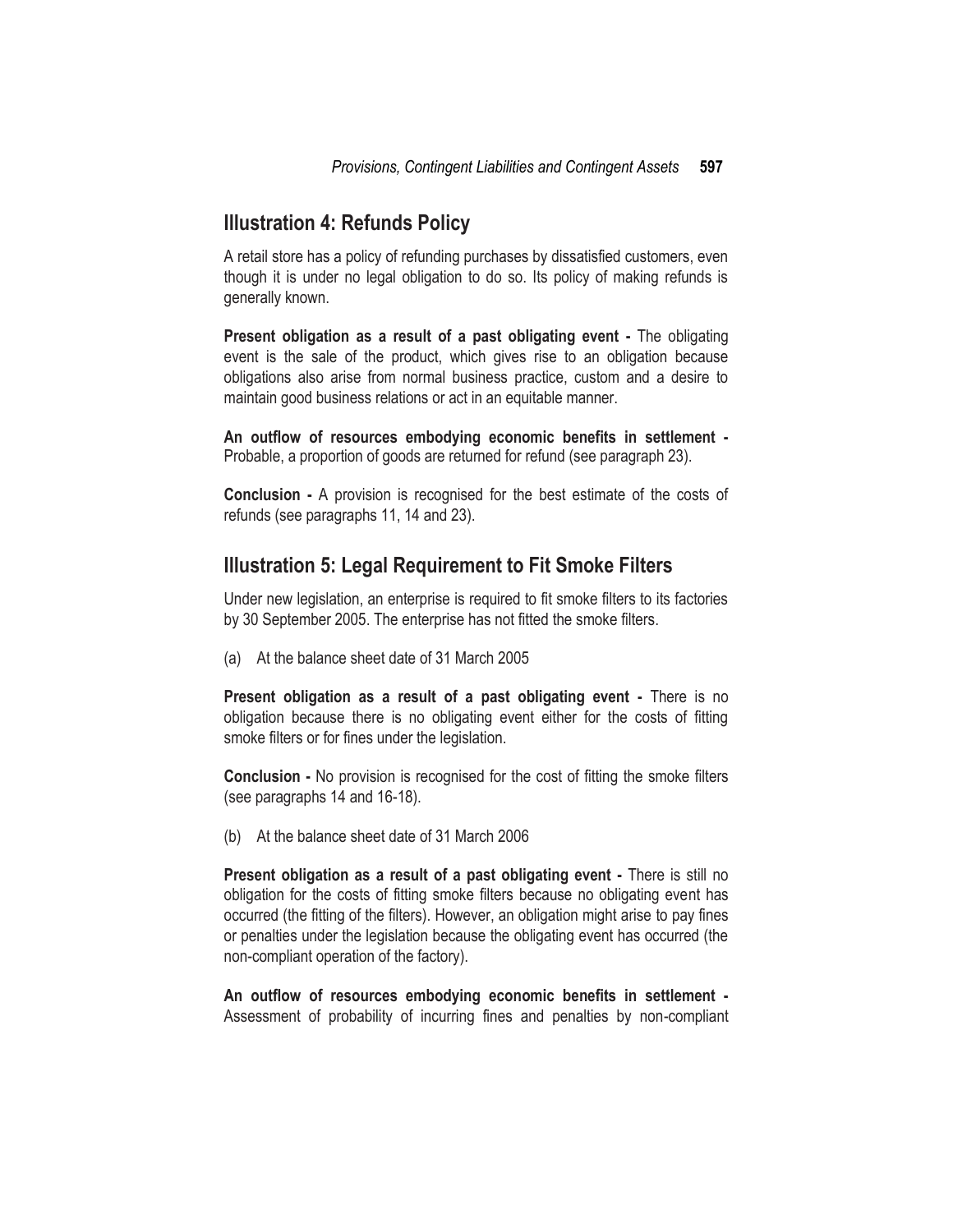operation depends on the details of the legislation and the stringency of the enforcement regime.

**Conclusion -** No provision is recognised for the costs of fitting smoke filters. However, a provision is recognised for the best estimate of any fines and penalties that are more likely than not to be imposed (see paragraphs 14 and 16- 18).

## **Illustration 6: Staff Retraining as a Result of Changes in the Income Tax System**

The government introduces a number of changes to the income tax system. As a result of these changes, an enterprise in the financial services sector will need to retrain a large proportion of its administrative and sales workforce in order to ensure continued compliance with financial services regulation. At the balance sheet date, no retraining of staff has taken place.

**Present obligation as a result of a past obligating event - There is no** obligation because no obligating event (retraining) has taken place.

**Conclusion -** No provision is recognised (see paragraphs 14 and 16-18).

## **Illustration 7: A Single Guarantee**

During 2004-05, Enterprise A gives a guarantee of certain borrowings of Enterprise B, whose financial condition at that time is sound. During 2005- 06, the financial condition of Enterprise B deteriorates and at 30 September 2005 Enterprise B goes into liquidation.

(a) At 31 March 2005

**Present obligation as a result of a past obligating event -** The obligating event is the giving of the guarantee, which gives rise to an obligation.

**An outflow of resources embodying economic benefits in settlement -** No outflow of benefits is probable at 31 March 2005.

**Conclusion -** No provision is recognised (see paragraphs 14 and 22). The guarantee is disclosed as a contingent liability unless the probability of any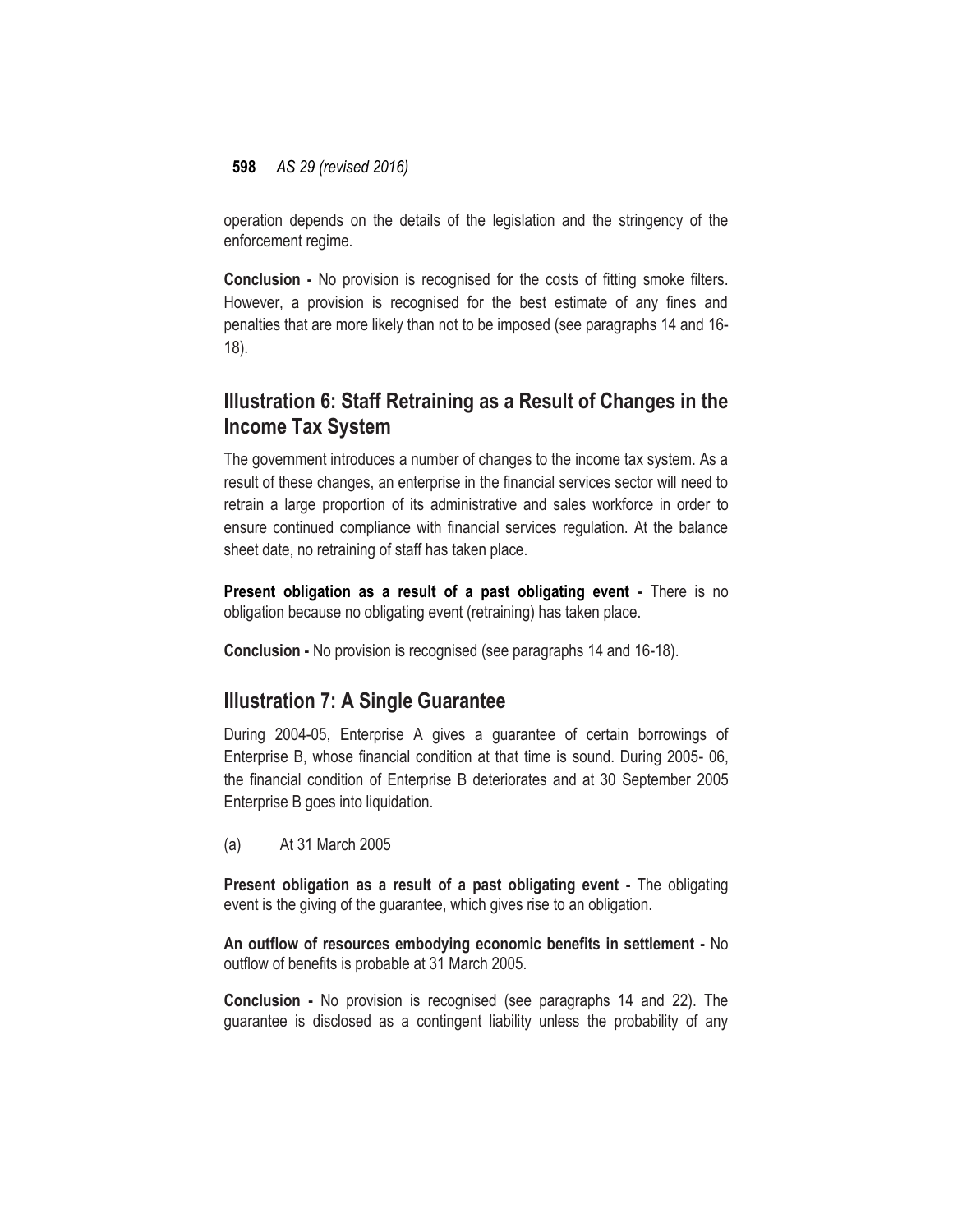outflow is regarded as remote (see paragraph 68).

(b) At 31 March 2006

**Present obligation as a result of a past obligating event** - The obligating event is the giving of the guarantee, which gives rise to a legal obligation.

**An outflow of resources embodying economic benefits in settlement -** At 31 March 2006, it is probable that an outflow of resources embodying economic benefits will be required to settle the obligation.

**Conclusion -** A provision is recognised for the best estimate of the obligation (see paragraphs 14 and 22).

Note: This example deals with a single guarantee. If an enterprise has a portfolio of similar guarantees, it will assess that portfolio as a whole in determining whether an outflow of resources embodying economic benefit is probable (see paragraph 23). Where an enterprise gives guarantees in exchange for a fee, revenue is recognised under AS 9, *Revenue Recognition.*

### **Illustration 8 : A Court Case**

After a wedding in 2004-05, ten people died, possibly as a result of food poisoning from products sold by the enterprise. Legal proceedings are started seeking damages from the enterprise but it disputes liability. Up to the date of approval of the financial statements for the year 31 March 2005, the enterprise's lawyers advise that it is probable that the enterprise will not be found liable. However, when the enterprise prepares the financial statements for the year 31 March 2006, its lawyers advise that, owing to developments in the case, it is probable that the enterprise will be found liable.

(a) At 31 March 2005

**Present obligation as a result of a past obligating event -** On the basis of the evidence available when the financial statements were approved, there is no present obligation as a result of past events.

**Conclusion -** No provision is recognised (see definition of 'present obligation' and paragraph 15). The matter is disclosed as a contingent liability unless the probability of any outflow is regarded as remote (paragraph 68).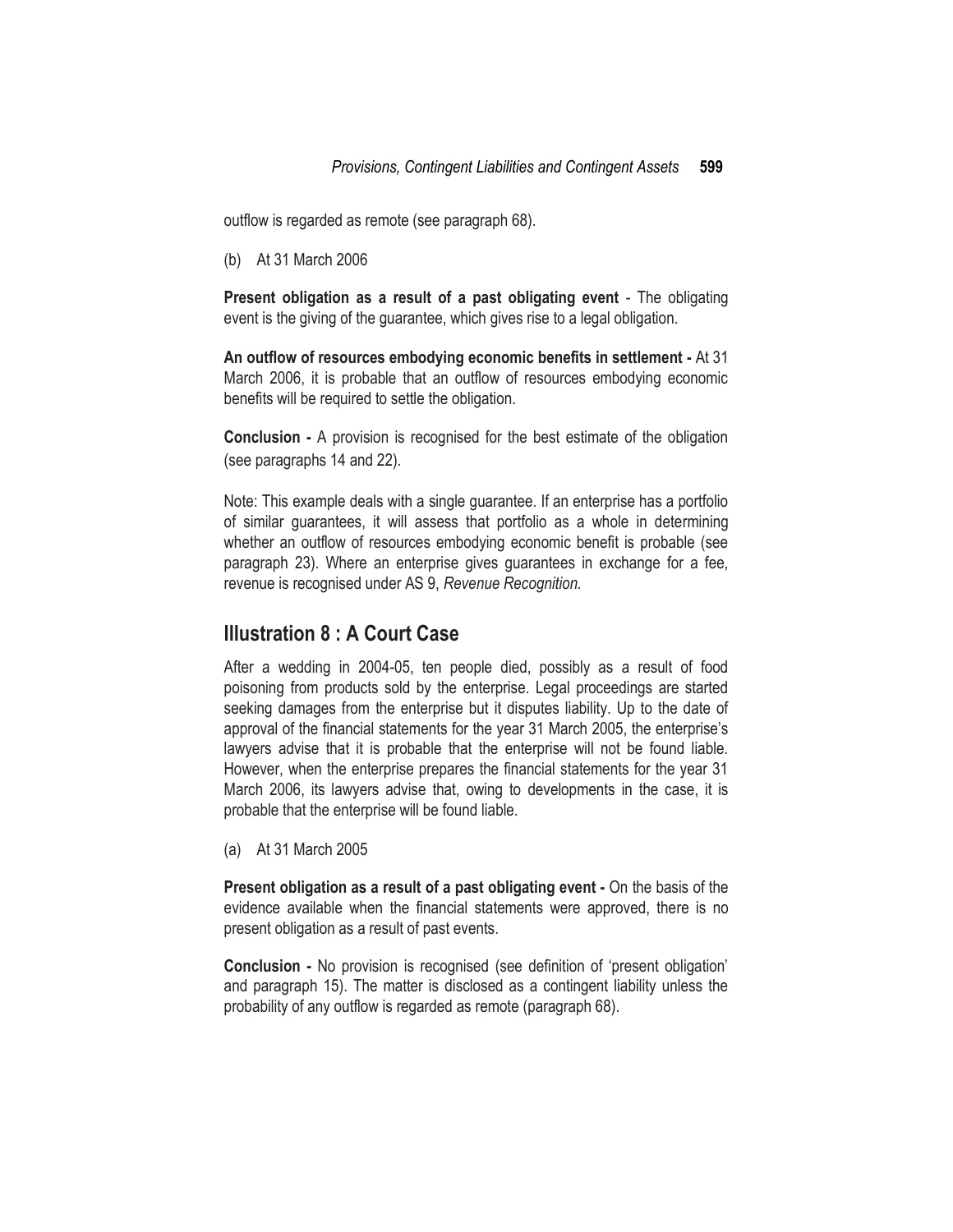#### (b) At 31 March 2006

**Present obligation as a result of a past obligating event -** On the basis of the evidence available, there is a present obligation.

**An outflow of resources embodying economic benefits in settlement -** Probable.

**Conclusion -** A provision is recognised for the best estimate of the amount to settle the obligation (paragraphs 14-15).

## **Illustration 9A: Refurbishment Costs - No Legislative Requirement**

A furnace has a lining that needs to be replaced every five years for technical reasons. At the balance sheet date, the lining has been in use for three years.

**Present obligation as a result of a past obligating event -** There is no present obligation.

Conclusion - No provision is recognised (see paragraphs 14 and 16-18). The cost of replacing the lining is not recognised because, at the balance sheet date, no obligation to replace the lining exists independently of the company's future actions - even the intention to incur the expenditure depends on the company deciding to continue operating the furnace or to replace the lining.

## **Illustration 9B: Refurbishment Costs – Legislative Requirement**

An airline is required by law to overhaul its aircraft once every three years.

**Present obligation as a result of a past obligating event -** There is no present obligation.

**Conclusion -** No provision is recognised (see paragraphs 14 and 16-18). The costs of overhauling aircraft are not recognised as a provision for the same reasons as the cost of replacing the lining is not recognised as a provision in illustration 9A. Even a legal requirement to overhaul does not make the costs of overhaul a liability, because no obligation exists to overhaul the aircraft independently of the enterprise's future actions - the enterprise could avoid the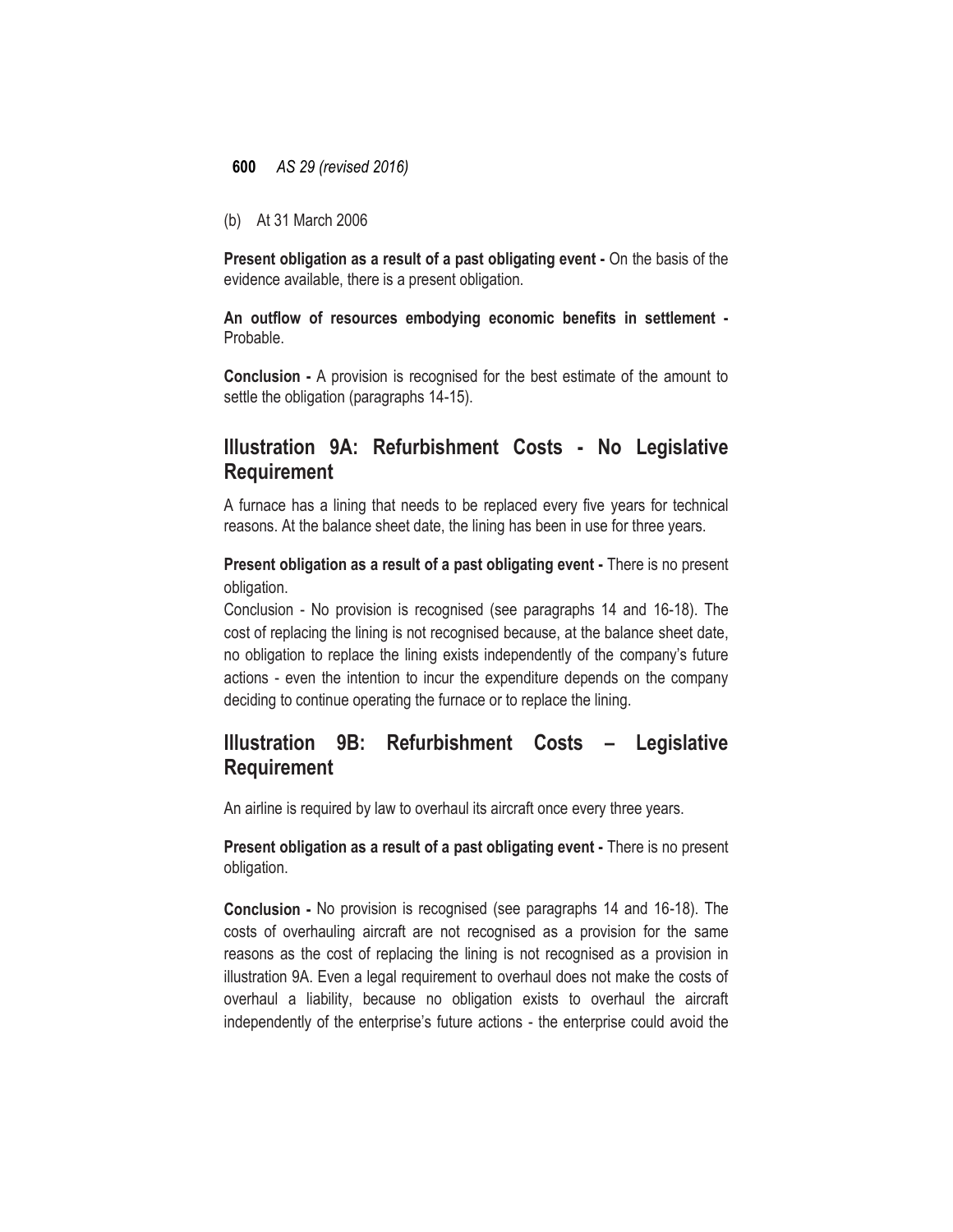future expenditure by its future actions, for example by selling the aircraft.

## **Illustration 10: An Onerous Contract**

An enterprise operates profitably from a factory that it has leased under an operating lease. During December 2005 the enterprise relocates its operations to a new factory. The lease on the old factory continues for the next four years, it cannot be cancelled and the factory cannot be re-let to another user.

**Present obligation as a result of a past obligating event-**The obligating event occurs when the lease contract becomes binding on the enterprise, which gives rise to a legal obligation.

**An outflow of resources embodying economic benefits in settlement-** When the lease becomes onerous, an outflow of resources embodying economic benefits is probable, (Until the lease becomes onerous, the enterprise accounts for the lease under AS 19, *Leases*).

**Conclusion-**A provision is recognised for the best estimate of the unavoidable lease payments.